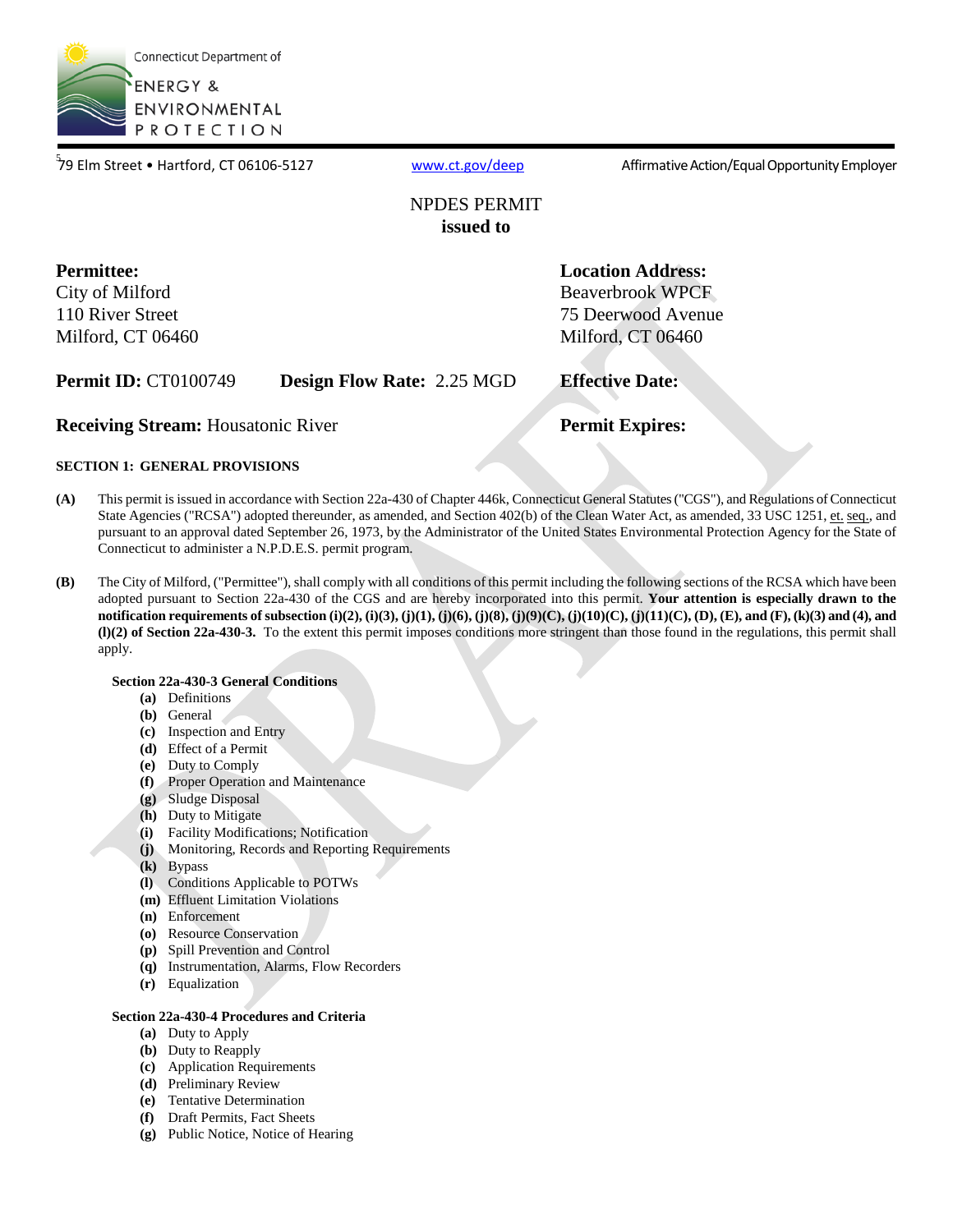- **(h)** Public Comments
- **(i)** Final Determination
- **(j)** Public Hearings
- **(k)** Submission of Plans and Specifications. Approval.
- **(l)** Establishing Effluent Limitations and Conditions
- **(m)** Case-by-Case Determinations
- **(n)** Permit Issuance or Renewal
- **(o)** Permit or Application Transfer
- **(p)** Permit Revocation, Denial or Modification
- **(q)** Variances
- **(r)** Secondary Treatment Requirements
- **(s)** Treatment Requirements
- **(t)** Discharges to POTWs Prohibitions
- Violations of any of the terms, conditions, or limitations contained in this permit may subject the Permittee to enforcement action including, but **(C)** not limited to, seeking penalties, injunctions and/or forfeitures pursuant to applicable sections of the CGS and RCSA.
- **(D)** Any false statement in any information submitted pursuant to this Section of the permit may be punishable as a criminal offense under Section 22a-438 or 22a-131a of the CGS or in accordance with Section 22a-6, under Section 53a-157b of the CGS.
- **(E)** The Permittee shall comply with Section 22a-416-1 through Section 22a-416-10 of the RCSA concerning operator certification.
- No provision of this permit and no action or inaction by the Commissioner shall be construed to constitute an assurance by the Commissioner that **(F)** the actions taken by the Permittee pursuant to this permit will result in compliance or prevent or abate pollution.
- **(G)** Nothing in this permit shall relieve the Permittee of other obligations under applicable federal, state and local law.
- An annual fee shall be paid for each year this permit is in effect as set forth in Section 22a-430-7 of the RCSA. As of October 1, 2009 the annual **(H)** fee is \$2,367.50.
- **(I)** The Permittee shall discharge so as not to violate the Interstate Environmental Commission (IEC) Water Quality Regulations promulgated pursuant to the authority conferred upon the IEC by the Tri-State Compact (CGS 22a-294 et seq.) as defined in Attachment 1 Table A.
- This permitted discharge is consistent with the applicable goals and policies of the Connecticut Coastal Management Act (Section 22a-92 of the **(J)** CGS).

#### **SECTION 2: DEFINITIONS**

- **(A)** The definitions of the terms used in this permit shall be the same as the definitions contained in Section 22a-423 of the CGS and Section 22a-430-3(a) and 22a-430-6 of the RCSA, except for **"**Composite**"** and **"**No Observable Acute Effect Level (NOAEL)**"** which are redefined below.
- **(B)** In addition to the above, the following definitions shall apply to this permit:

 **"------"** in the limits column on the monitoring tables in Attachment 1 means a limit is not specified but a value must be reported on the DMR, MOR, and/or the ATMR.

**"Annual"** in the context of any sampling frequency, shall mean the sample must be collected in the month of **July, August or September**.

**"Average Monthly Limit"** means the maximum allowable "Average Monthly Concentration" as defined in Section 22a-430-3(a) of the RCSA when expressed as a concentration (e.g. mg/l); otherwise, it means "Average Monthly Discharge Limitation" as defined in Section 22a-430-3(a) of the RCSA.

**"Bi-Weekly"** in the context of any sampling frequency, shall mean once every two weeks.

**"Composite"** or **"(C)"** means a sample consisting of a minimum of eight aliquot samples collected at equal intervals of no less than 30 minutes and no more than 60 minutes and combined proportionally to flow over the sampling period provided that during the sampling period the peak hourly flow is experienced.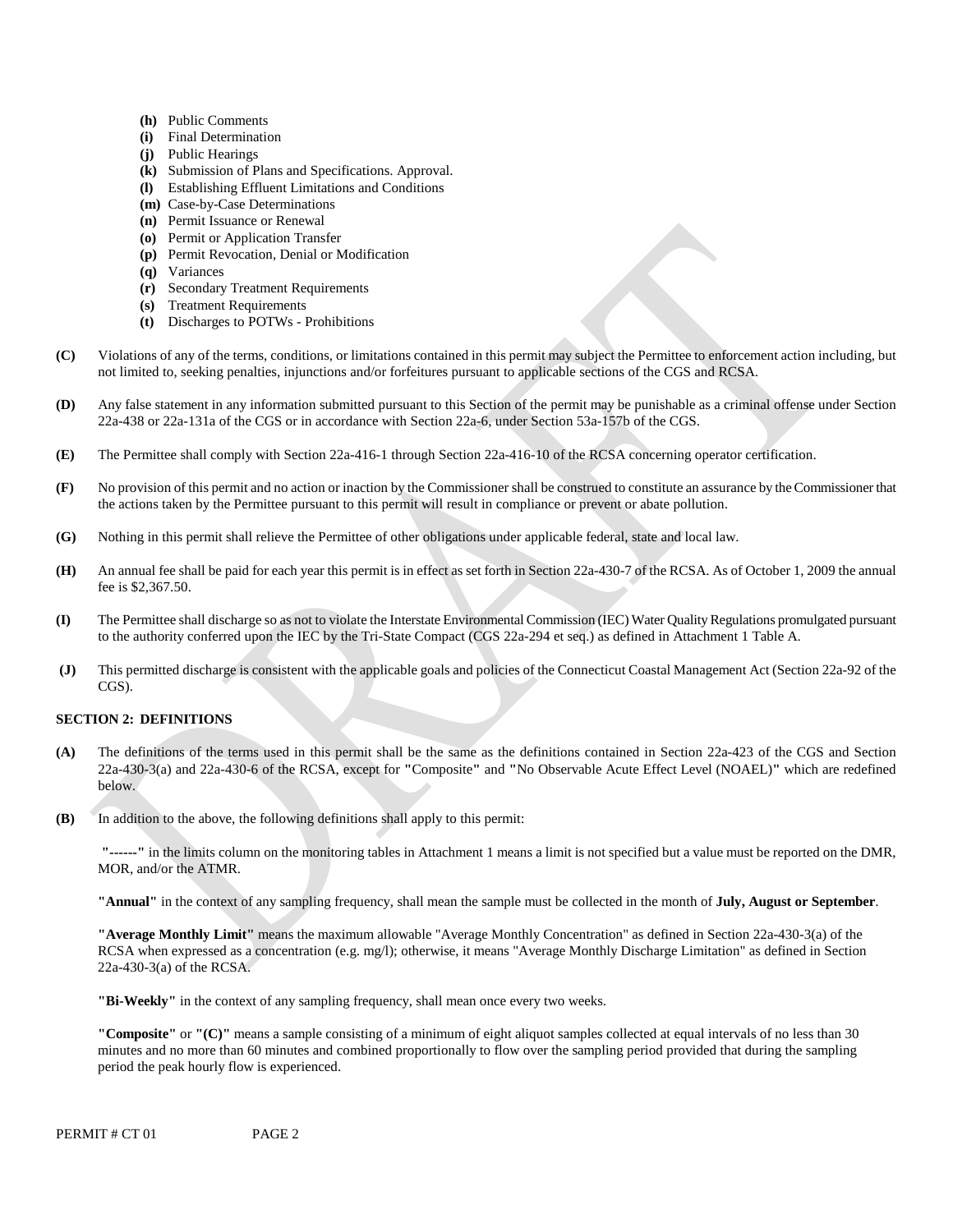**"Critical Test Concentration"** or **"(CTC)"** means the specified effluent dilution at which the Permittee is to conduct a single-concentration Aquatic Toxicity Test.

**"Daily Composite"** or **"(DC)"** means a composite sample taken over a full operating day consisting of grab samples collected at equal intervals of no more than sixty (60) minutes and combined proportionally to flow; or, a composite sample continuously collected over a full operating day proportionally to flow.

**"Daily Concentration"** means the concentration of a substance as measured in a daily composite sample, or, arithmetic average of all grab sample results defining a grab sample average.

**"Daily Quantity"** means the quantity of waste discharged during an operating day.

**"Geometric Mean"** is the **"**n**"**th root of the product of **"**n**"** observations.

**"Infiltration"** means water other than wastewater that enters a sewer system (including sewer system and foundation drains) from the ground through such means as defective pipes, pipe joints, connections, or manholes. Infiltration does not include, and is distinguished from, inflow.

**"Inflow"** means water other than wastewater that enters a sewer system (including sewer service connections) from sources such as, but not limited to, roof leaders, cellar drains, yard drains, area drains, drains from springs and swampy areas, cross connections between storm sewers and sanitary sewers, catch basins, cooling towers, storm waters, surface runoff, street wash waters, or drainage. Inflow does not include, and is distinguished from, infiltration.

**"Instantaneous Limit"** means the highest allowable concentration of a substance as measured by a grab sample, or the highest allowable measurement of a parameter as obtained through instantaneous monitoring.

**"In-stream Waste Concentration"** or **"(IWC)"** means the concentration of a discharge in the receiving water after mixing has occurred in the allocated zone of influence.

"**MGD**" means million gallons per day.

**"Maximum Daily Limit"** means the maximum allowable "Daily Concentration" (defined above) when expressed as a concentration (e.g. mg/l), otherwise, it means the maximum allowable "Daily Quantity" as defined above, unless it is expressed as a flow quantity. If expressed as a flow quantity it means **"**Maximum Daily Flow**"** as defined in Section 22a-430-3(a) of the RCSA.

**"Monthly Minimum Removal Efficiency"** means the minimum reduction in the pollutant parameter specified when the effluent average monthly concentration for that parameter is compared to the influent average monthly concentration.

**"NA"** as a Monitoring Table abbreviation means **"**not applicable**"**.

**"NR"** as a Monitoring Table abbreviation means **"**not required**"**.

**"No Observable Acute Effect Level"** or **"(NOAEL)"** means any concentration equal to or less than the critical test concentration in a single concentration (pass/fail) toxicity test, conducted pursuant to Section 22a-430-3(j)(7)(A)(i) of the RCSA, demonstrating 90% or greater survival of test organisms at the CTC.

**"Quarterly"** in the context of any sampling frequency, shall mean sampling is required in the months of **January**, **April**, **July** and **October**.

**"Range During Sampling"** or **"(RDS)"** as a sample type means the maximum and minimum of all values recorded as a result of analyzing each grab sample of; 1) a Composite Sample, or, 2) a Grab Sample Average. For those Permittee with pH meters that provide continuous monitoring and recording, Range During Sampling means the maximum and minimum readings recorded with the continuous monitoring device during the Composite or Grab Sample Average sample collection.

**"Range During Month"** or **"(RDM)"** as a sample type means the lowest and the highest values of all of the monitoring data for the reporting month.

**"Sanitary Sewage"** means wastewaters from residential, commercial and industrial sources introduced by direct connection to the sewerage collection system tributary to the treatment works including non-excessive inflow/infiltration sources.

**"Semi-Annual"** in the context of any sampling frequency, shall mean the sample must be collected in the months of **April** and **October**.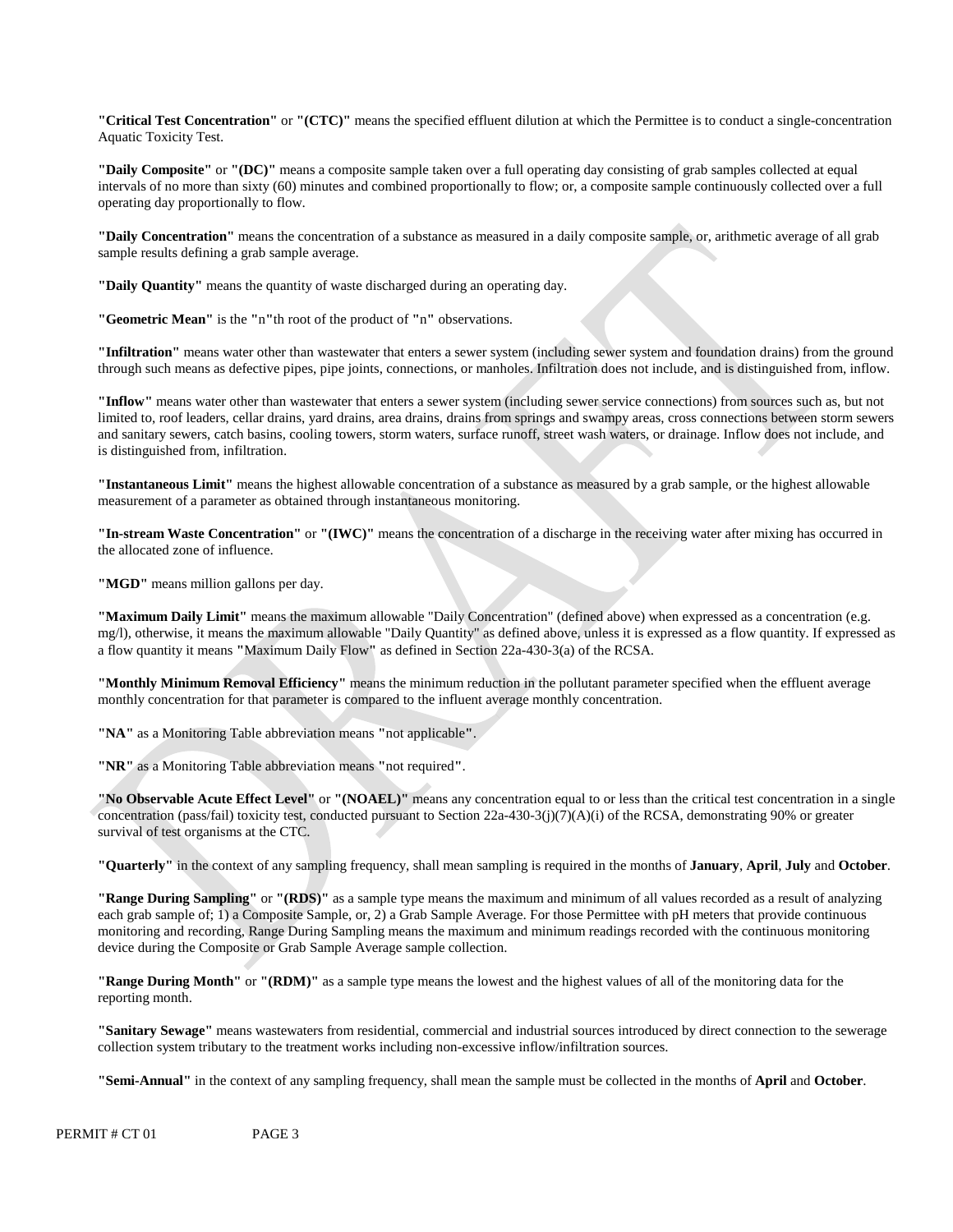**"Twice per Month"** in the context of any sampling frequency, mean two samples per calendar month collected no less than 12 days apart.

**"ug/l"** means micrograms per liter

**"Work Day"** in the context of a sampling frequency means, Monday through Friday excluding holidays.

#### **SECTION 3: COMMISSIONER'S DECISION**

- **(A)** The Commissioner of Energy and Environmental Protection ("Commissioner") has issued a final decision and found continuance of the existing system to treat the discharge will protect the waters of the state from pollution. The Commissioner's decision is based on application #201207685 for permit reissuance received on December 13, 2012 and the administrative record established in the processing of that application.
- **(B)** The Commissioner hereby authorizes the Permittee to discharge in accordance with the provisions of this permit, the above referenced application, and all approvals issued by the Commissioner or his authorized agent for the discharges and/or activities authorized by, or associated with, this permit.
- **(C)** The Commissioner reserves the right to make appropriate revisions to the permit, if required after Public Notice, in order to establish any appropriate effluent limitations, schedules of compliance, or other provisions which may be authorized under the Federal Clean Water Act or the CGS or regulations adopted thereunder, as amended. The permit as modified or renewed under this paragraph may also contain any other requirements of the Federal Clean Water Act or CGS or regulations adopted thereunder which are then applicable.

#### **SECTION 4: GENERAL LIMITATIONS AND OTHER CONDITIONS**

- **(A)** The Permittee shall not accept any new sources of non-domestic wastewater conveyed to its POTW through its sanitary sewerage system or by any means other than its sanitary sewage system unless the generator of such wastewater; (a) is authorized by a permit issued by the Commissioner under Section 22a-430 CGS (individual permit), or, (b) is authorized under Section 22a-430b (general permit), or, (c) has been issued an emergency or temporary authorization by the Commissioner under Section 22a-6k. All such non-domestic wastewaters shall be processed by the POTW via receiving facilities at a location and in a manner prescribed by the Permittee which are designed to contain and control any unplanned releases.
- No new discharge of domestic sewage from a single source to the POTW in excess of 50,000 gallons per day shall be allowed by the **(B)** Permittee until the Permittee has notified in writing the Department of Energy and Environmental Protection, Bureau of Water Protection and Land Reuse, Water Planning and Management Division, Municipal Wastewater Section, 79 Elm Street, Hartford, CT 06106-5127of said new discharge.
- **(C)** The Permittee shall maintain a system of user charges based on actual use sufficient to operate and maintain the POTW (including the collection system) and replace critical components.
- **(D)** The Permittee shall maintain a sewer use ordinance that is consistent with the Model Sewer Ordinance for Connecticut Municipalities prepared by the Department of Energy and Environmental Protection. The Commissioner of Energy and Environmental Protection alone may authorize certain discharges which may not conform to the Model Sewer Ordinance.
- **(E)** No discharge from the permitted facility beyond any zone of influence shall contain or cause in the receiving stream a visible oil sheen, floating solids, visible discoloration, or foaming beyond that which may result from a discharge from a permitted facility and none exceeding levels necessary to maintain all designated uses.
- **(F)** No discharge from the permitted facility shall cause acute or chronic toxicity in the receiving water body beyond any Zone Of Influence (ZOI) specifically allocated to that discharge in this permit.
- **(G)** The Permittee shall maintain an alternate power source adequate to provide full operation of all pump stations in the sewerage collection system and to provide a minimum of primary treatment and disinfection at the water pollution control facility to insure that no discharge of untreated wastewater will occur during a failure of a primary power source.
- **(H)** The average monthly effluent concentration shall not exceed 15% of the average monthly influent concentration for BOD5 and Total Suspended Solids for all daily composite samples taken in any calendar month.
- **(I)** Any new or increased amount of sanitary sewage discharge to the sewer system is prohibited where it will cause a dry weather overflow or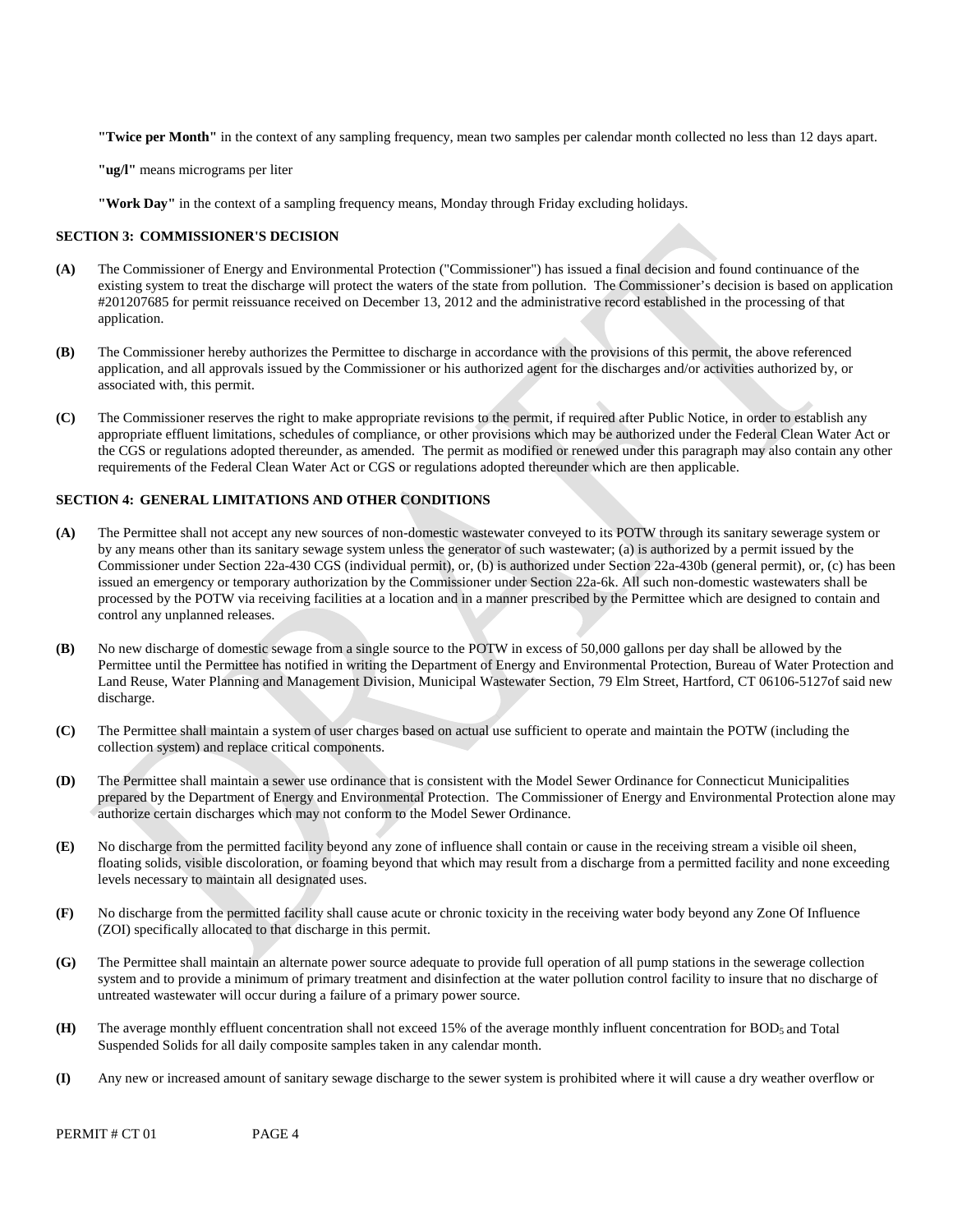exacerbate an existing dry weather overflow.

- **(J)** Sludge Conditions
	- **(1)** The Permittee shall comply with all existing federal and state laws and regulations that apply to sewage sludge use and disposal practices, including but not limited to 40 CFR Part 503.
	- **(2)** If an applicable management practice or numerical limitation for pollutants in sewage sludge more stringent than existing federal and state regulations is promulgated under Section 405(d) of the Clean Water Act (CWA), this permit shall be modified or revoked and reissued to conform to the promulgated regulations.
	- **(3)** The Permittee shall give prior notice to the Commissioner of any change(s) planned in the Permittee' sludge use or disposal practice. A change in the Permittee' sludge use or disposal practice may be a cause for modification of the permit.
	- **(4)** Testing for inorganic pollutants shall follow "Test Methods for Evaluating Solid Waste, Physical/Chemical Methods", EPA Publication SW-846 as updated and/or revised.
- **(K)** This permit becomes effective on the 1st day of the month following the date of signature of the Commissioner or designee.
- **(L)** When the arithmetic mean of the average daily flow from the POTW for the previous 180 days exceeds 90% of the design flow rate, the Permittee shall develop and submit within one year, for the review and approval of the Commissioner, a plan to accommodate future increases in flow to the plant. This plan shall include a schedule for completing any recommended improvements and a plan for financing the improvements.
- **(M)** When the arithmetic mean of the average daily BOD5 or TSS loading into the POTW for the previous 180 days exceeds 90% of the design load rate, the Permittee shall develop and submit for the review and approval of the Commissioner within one year, a plan to accommodate future increases in load to the plant. This plan shall include a schedule for completing any recommended improvements and a plan for financing the improvements.
- **(N)** On or before July 31st of each calendar year the main flow meter shall be calibrated by an independent contractor in accordance with the manufacturer's specifications. The actual record of the calibration shall be retained onsite and, upon request, the Permittee shall submit to the Commissioner a copy of that record.
- **(O)** The Permittee shall operate and maintain all processes as installed in accordance with the approved plans and specifications and as outlined in the associated operation and maintenance manual. This includes but is not limited to all preliminary treatment processes, primary treatment processes, recycle pumping processes, anaerobic treatment processes, anoxic treatment processes, aerobic treatment processes, flocculation processes, effluent filtration processes or any other processes necessary for the optimal removal of pollutants. The Permittee shall not bypass or fail to operate any of the aforementioned processes without the written approval of the Commissioner.
- **(P)** On or before 2.5 years from effective date of this permit each anaerobic digester unit shall be sampled, in a manner approved in writing by the Commissioner, to determine the amount of grit and depth of scum blanket. The results of the sampling shall be maintained at the POTW and, upon request, the Permittee shall submit to the Commissioner a copy of the sampling data.
- **(Q)** The Permittee is hereby authorized to accept septage at the treatment facility; or other locations as approved by the Commissioner.
- **(R)** The temperature of any discharge shall not increase the temperature of the receiving stream above 83ºF, or, in any case, raise the temperature of the receiving stream by more than 4ºF beyond the permitted zone of influence. The incremental temperature increase in coastal and marine waters is limited to 1.5°F during the period including July, August and September.

#### **SECTION 5: SPECIFIC EFFLUENT LIMITATIONS AND MONITORING REQUIREMENTS**

- **(A)** The discharge(s) shall not exceed and shall otherwise conform to the specific terms and conditions listed in this permit. The discharge is restricted by, and shall be monitored in accordance with Tables **A** through **H** incorporated in this permit as Attachment 1.
- **(B)** The Permittee shall monitor the performance of the treatment process in accordance with the Monthly Operating Report (MOR) incorporated in this permit as Attachment 2.

#### **SECTION 6: SAMPLE COLLECTION, HANDLING and ANALYTICAL TECHNIQUES**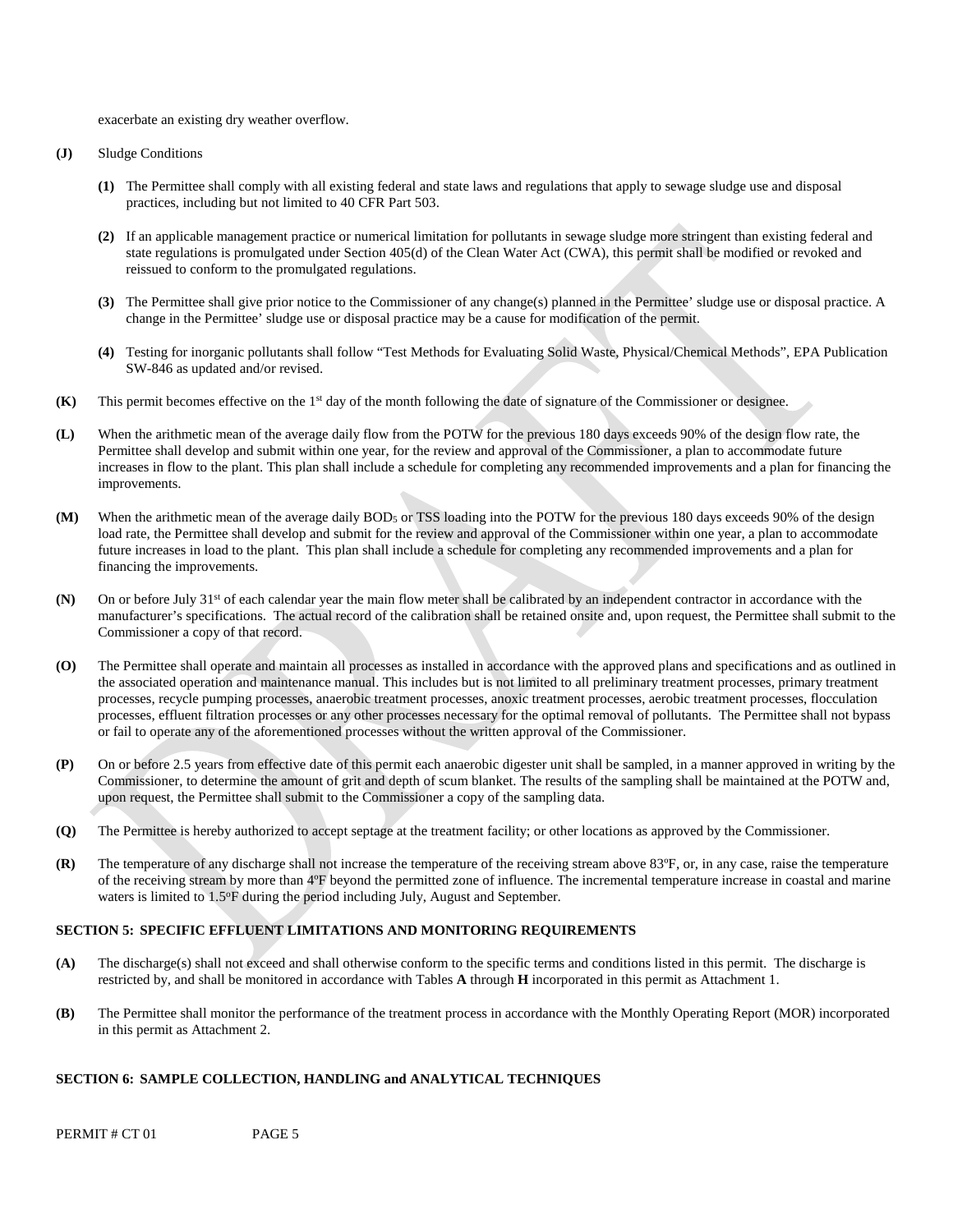#### **(A)** Chemical Analysis

- **(1)** Chemical analyses to determine compliance with effluent limits and conditions established in this permit shall be performed using the methods approved pursuant to the Code of Federal Regulations, Part 136 of Title 40 (40 CFR 136) unless an alternative method has been approved in writing pursuant to 40 CFR 136.4 or as provided in Section 22a-430-3-(j)(7) of the RCSA. Chemicals which do not have methods of analysis defined in 40 CFR 136 or the RCSA shall be analyzed in accordance with methods specified in this permit.
- **(2)** All metals analyses identified in this permit shall refer to analyses for Total Recoverable Metal, as defined in 40 CFR 136 unless otherwise specified.
- **(3)** Grab samples shall be taken during the period of the day when the peak hourly flow is normally experienced.
- **(4)** Samples collected for bacteriological examination shall be collected between the hours of 11 a.m. and 3 p.m. or at that time of day when the peak hourly flow is normally experienced.
- **(5)** The Minimum Levels specified below represent the concentrations at which quantification must be achieved and verified during the chemical analyses for the parameters identified in Attachment 1, Tables A and C. Analyses for these parameters must include check standards within ten percent of the specified Minimum Level or calibration points equal to or less than the specified Minimum Level.

| <b>Parameter</b> |  |
|------------------|--|
| Arsenic, Total   |  |
| Mercury, Total   |  |
| Thallium, Total  |  |
|                  |  |

**Minimum Level**  0.005 mg/l 0.0002 mg/l 0.005 mg/l

- **(6)** The value of each parameter for which monitoring is required under this permit shall be reported to the maximum level of accuracy and precision possible consistent with the requirements of this Section of the permit.
- **(7)** Effluent analyses for which quantification was verified during the analysis at or below the minimum levels specified in this Section and which indicate that a parameter was not detected shall be reported as "less than x" where 'x' is the numerical value equivalent to the analytical method detection limit for that analysis.
- **(8)** Results of effluent analyses which indicate that a parameter was not present at a concentration greater than or equal to the Minimum Level specified for that analysis shall be considered equivalent to zero (0.0) for purposes of determining compliance with effluent limitations or conditions specified in this permit.
- **(B)** Acute Aquatic Toxicity Test
	- **(1)** Samples for monitoring of Acute Aquatic Toxicity shall be collected and handled as prescribed in "Methods for Measuring the Acute Toxicity of Effluents and Receiving Waters to Freshwater and Marine Organisms" (EPA-821-R-02-012).
		- **(a)** Composite samples shall be chilled as they are collected. Grab samples shall be chilled immediately following collection. Samples shall be held at 0 - 6ºC until Acute Aquatic Toxicity testing is initiated.
		- **(b)** Effluent samples shall not be dechlorinated, filtered, or, modified in any way, prior to testing for Acute Aquatic Toxicity unless specifically approved in writing by the Commissioner for monitoring at this facility. Facilities with effluent dechlorination and/or filtration designed as part of the treatment process are not required to obtain approval from the Commissioner.
		- **(c)** Samples shall be taken at the final effluent for Acute Aquatic Toxicity unless otherwise approved in writing by the Commissioner for monitoring at this facility.
		- **(d)** Chemical analyses of the parameters identified in Attachment 1, Table C shall be conducted on an aliquot of the same sample tested for Acute Aquatic Toxicity.
			- **(i)** At a minimum, pH, specific conductance, salinity, total alkalinity, total hardness, and total residual chlorine shall be measured in the effluent sample and, during Acute Aquatic Toxicity tests, in the highest concentration of the test and in the dilution (control) water at the beginning of the test and at test termination. If total residual chlorine is not detected at test initiation, it does not need to be measured at test termination. Dissolved oxygen, pH, and temperature shall be measured in the control and all test concentrations at the beginning of the test, daily thereafter, and at test termination. Salinity shall be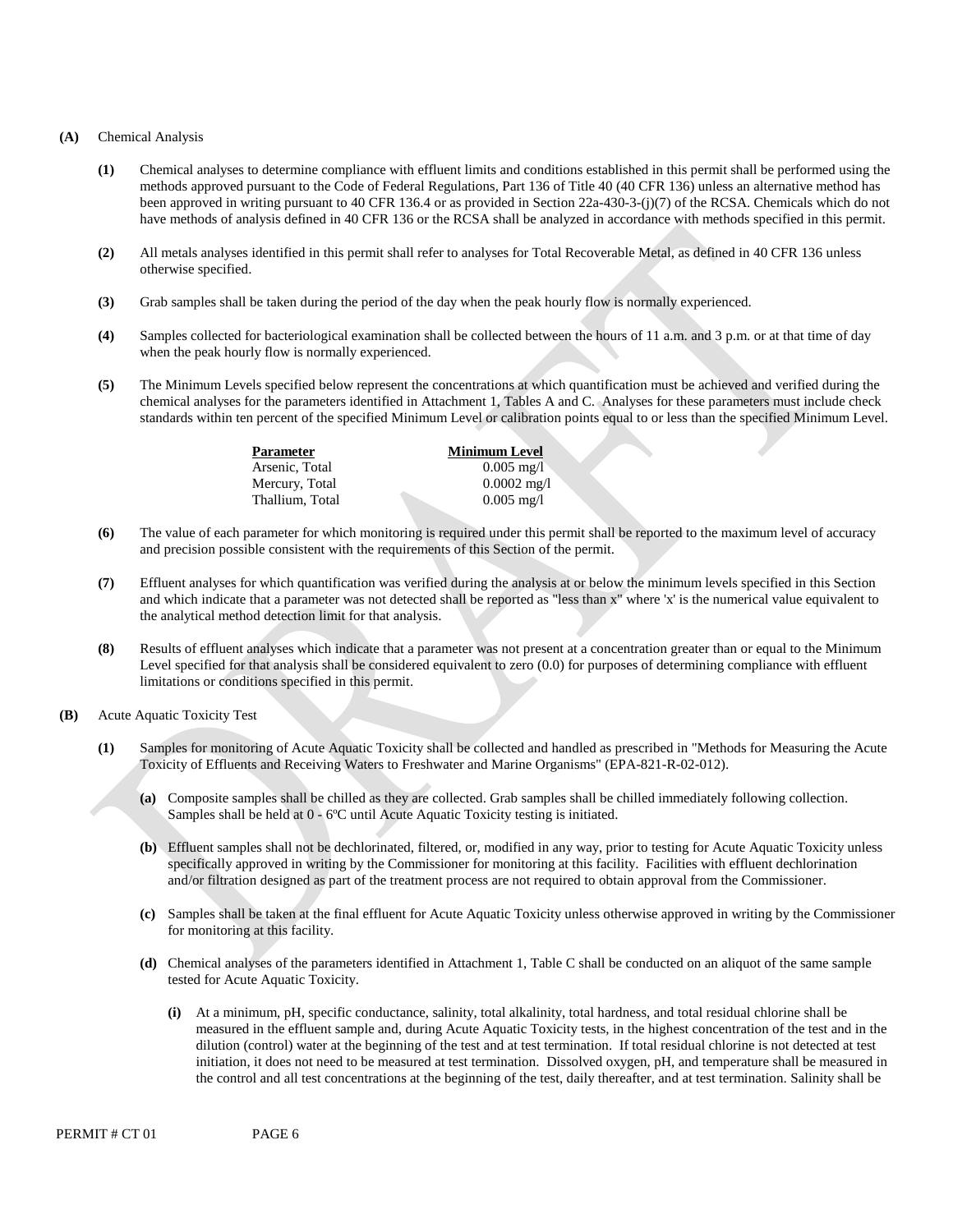measured in each test concentration at the beginning of the test and at test termination.

- **(e)** Tests for Acute Aquatic Toxicity shall be initiated within 36 hours of sample collection.
- **(2)** Monitoring for Acute Aquatic Toxicity to determine compliance with the permit condition on Acute Aquatic Toxicity (invertebrate) shall be conducted for 48 hours utilizing neonatal (less than 24 hours old) *Daphnia pulex*.
- **(3)** Monitoring for Acute Aquatic Toxicity to determine compliance with the permit condition on Acute Aquatic Toxicity (vertebrate) shall be conducted for 48 hours utilizing larval (1 to 14-day old with no more than 24 hours range in age) *Pimephales promelas*.
- specified below. **(4)** Tests for Acute Aquatic Toxicity shall be conducted as prescribed for static non-renewal acute tests in "Methods for measuring the Acute Aquatic Toxicity of Effluents and Receiving Waters to Freshwater and Marine Organisms" (EPA/821-R-02-012), except as
	- **(a)** For Acute Aquatic Toxicity limits, and for monitoring only conditions, expressed as a NOAEL value, Pass/Fail (single concentration) tests shall be conducted at a specified Critical Test Concentration (CTC) equal to the Aquatic Toxicity limit, (100% in the case of monitoring only conditions), as prescribed in Section  $22a-430-3(j)(7)(A)(i)$  of the RCSA.
	- **(b)** Organisms shall not be fed during the tests.
	- (c) Synthetic freshwater prepared with deionized water adjusted to a hardness of  $50\pm5$  mg/L as CaCO<sub>3</sub> shall be used as dilution water in the tests.
	- **(d)** Copper nitrate shall be used as the reference toxicant.
- **(5)** For monitoring only conditions, toxicity shall be demonstrated when the results of a valid pass/fail Acute Aquatic Toxicity indicates less than 90% survival in the effluent at the CTC (100%).
- **(C)**  Chronic Aquatic Toxicity Test for Estuarine or Marine Discharges
	- **(1)** Chronic Aquatic Toxicity testing of the discharge shall be conducted annually during July, August, or September of each year.
	- *Mysidopsis bahia,* survival, growth and reproduction. **(2)** Chronic Aquatic Toxicity testing shall be performed on the discharge in accordance with the test methodology established in "Short-Term Methods for Estimating The Chronic Toxicity of Effluents and Receiving Water to Marine and Estuarine Organisms" (EPA-821-R-02-014) as referenced in 40 CFR 136 for sheepshead minnow, *Cyprinodon variegates,* survival and growth and mysid,
		- **(a)** Chronic Aquatic Toxicity tests shall utilize a minimum of five effluent dilutions prepared using a dilution factor of 0.5 (100% effluent, 50% effluent, 25% effluent, 12.5% effluent, 6.25% effluent).
		- **(b)** Housatonic River water collected immediately upstream of the area influenced by the discharge (with the outgoing tide) shall be used as control (0% effluent) and dilution water in the toxicity tests.
		- **(c)** A laboratory water control consisting of synthetic seawater prepared in accordance with EPA-821-R-02-014 shall be used as an additional control (0% effluent) in the toxicity tests.
		- day 2, for test solution renewal on day 3 and day 4 of the test; and day 4, for test solution renewal for the remainder of the test. Samples shall not be pH or hardness adjusted, or chemically altered in any way. **(d)** Daily composite samples of the discharge (final effluent following disinfection) and grab samples of the Housatonic River, for use as site water control and dilution water, shall be collected on day 0 for test solution renewal on day 1 and day 2 of the test;
	- **(3)** All samples of the discharge and Housatonic River water used in the Chronic Aquatic Toxicity test shall, at a minimum, be analyzed and results reported in accordance with the provisions listed in Section  $6(A)$  of this permit for the parameters listed in Attachment 1, Table C included herein, excluding Acute Aquatic Toxicity organism testing.

#### **SECTION 7: RECORDING AND REPORTING REQUIREMENTS**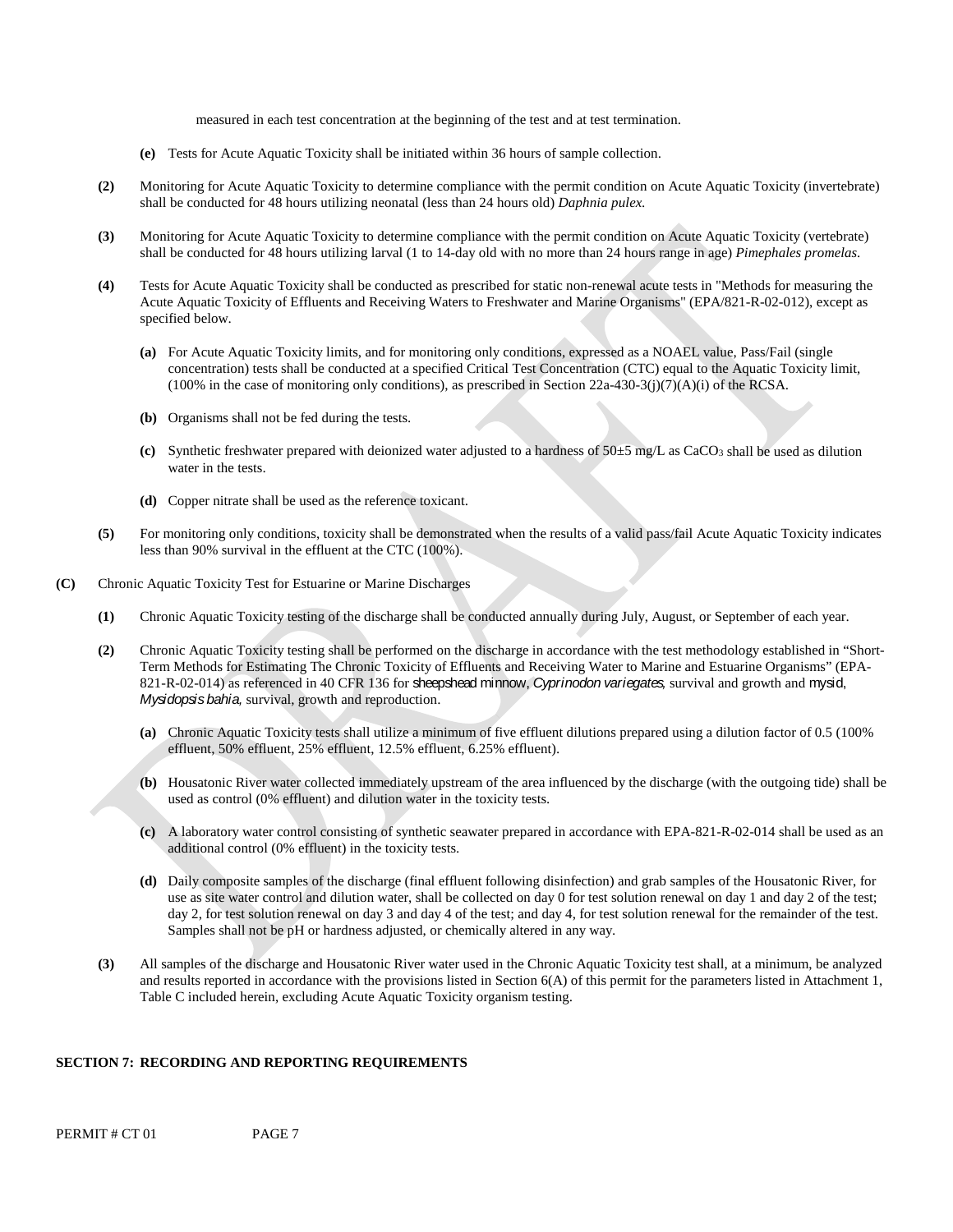- **(A)** The Permittee and/or the Signatory Authority shall continue to report the results of chemical analyses and any aquatic toxicity test required above in Section 5 and the referenced Attachment 1 by electronic submission of DMRs under this permit to the Department using NetDMR. The report shall include a detailed explanation of any violations of the limitations specified. DMRs shall be submitted electronically to the Department no later than the 15th day of the month following the month in which samples are collected.
	- **(1)** For composite samples, from other than automatic samplers, the instantaneous flow and the time of each aliquot sample collection shall be recorded and maintained at the POTW.
- **(B)** Complete and accurate test data, including percent survival of test organisms in each replicate test chamber, LC50 values and 95% confidence intervals for definitive test protocols, and all supporting chemical/physical measurements performed in association with any aquatic toxicity test, shall be entered on the Aquatic Toxicity Monitoring Report form (ATMR) and sent to the Bureau of Water Protection and Land Reuse at the address specified above in Section 7 (A) of this permit by the  $15<sup>th</sup>$  day of the month following the month in which samples are collected.
- **(C)** The results of the process monitoring required above in Section 5 shall be entered on the Monthly Operating Report (MOR) form, included herein as Attachment 2, and reported to the Bureau of Water Protection and Land Reuse. The MOR report shall also be accompanied by a detailed explanation of any violations of the limitations specified. The MOR, must be received at the address specified above in Section 7 (A) of this permit by the 15th day of the month following the month in which the data and samples are collected.
- **(D)** A complete and thorough report of the results of the chronic toxicity monitoring outlined in Section 6(C) shall be prepared as outlined in Section 10 of EPA-821-R-02-014 for estuarine and marine waters and submitted to the Department for review on or before December 31 of each calendar year to the address specified above in Section 7 (A) of this permit.
- **(E)** NetDMR Reporting Requirements
	- **(1)** The Permittee and/or the Signatory Authority shall electronically submit DMRs and reports required under this permit to the Department using NetDMR in satisfaction of the DMR submission requirement of this permit. DMRs shall be submitted electronically to the Department no later than the 15th day of the month following the completed reporting period.

#### **SECTION 8: RECORDING AND REPORTING OF VIOLATIONS, ADDITIONAL TESTING REQUIREMENTS, BYPASSES, MECHANICAL FAILURES, AND MONITORING EQUIPMENT FAILURES**

- **(A)** If any Acute Aquatic Toxicity sample analysis indicates toxicity, or that the test was invalid, an additional sample of the effluent shall be collected and tested for Acute Aquatic Toxicity and associated chemical parameters, as described above in Section 5 and Section 6, and the results reported to the Bureau of Water Protection and Land Reuse (Attn: Aquatic Toxicity) via the ATMR form (see Section 7 (B)) within 30 days of the previous test. These test results shall also be reported on the next month's DMR report pursuant to Section 7 (A). The results of all toxicity tests and associated chemical parameters, valid and invalid, shall be reported.
- **(B)** If any two consecutive Acute Aquatic Toxicity test results or any three Acute Aquatic Toxicity test results in a twelve month period indicates toxicity, the Permittee shall immediately take all reasonable steps to eliminate toxicity wherever possible and shall submit a report, to the Bureau of Water Protection and Land Reuse (Attn: Aquatic Toxicity), for the review and written approval of the Commissioner in accordance with Section 22a-430-3(j)(10)(c) of the RCSA describing proposed steps to eliminate the toxic impact of the discharge on the receiving water body. Such a report shall include a proposed time schedule to accomplish toxicity reduction and the Permittee shall comply with any schedule approved by the Commissioner.
- **(C)** Sewage Right-to-Know Electronic Bypass Reporting
	- **(1)** Unless otherwise approved in writing by the Commissioner, no later than sixty (60) days after the effective date of this permit, the Permittee shall begin reporting to the Department electronically using the electronic bypass reporting system, a web-based tool that allows Permittees to electronically submit all types of bypass reports through a secure internet connection. Specific requirements regarding submittal of data reports are as follows:
		- bypass of untreated or partially treated sewage via online reporting in a format approved by the Commissioner. (a) Section 22a-430-3(k) of the RCSA shall apply in all instances of bypass including a bypass of the treatment plant or a component of the sewage collection system planned during required maintenance. The Department of Energy and Environmental Protection, Bureau of Water Protection and Land Reuse, Water Planning and Management Division, Municipal Wastewater, the Department of Public Health, Water Supply Section and Recreation Section, and the local Director of Health shall be notified within 2 hours of the Permittee learning of the event via online reporting in a format approved by the Commissioner. A final incident report shall be submitted to the Department of Energy and Environmental Protection, Bureau of Water Protection and Land Reuse, Water Planning and Management Division, Municipal Wastewater within five days of the Permittee learning of each occurrence of a discharge or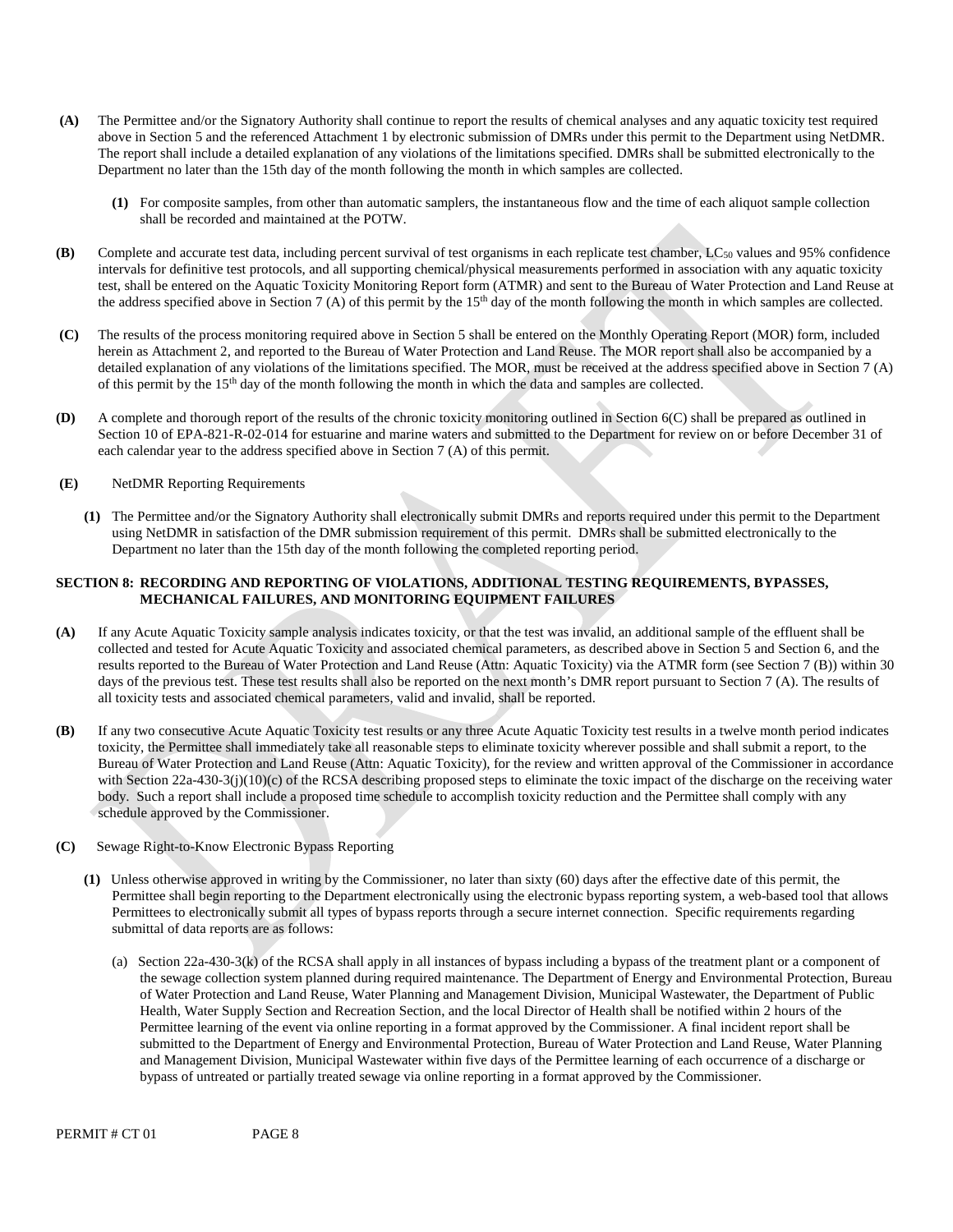If the online reporting system is nonfunctional, then the Permittee shall notify DEEP via telephone during normal business hours (8:30 a.m. to 4:30 p.m. Monday through Friday) at (860) 424-3704 or after hours to the DEEP Emergency Response Unit at (860) 424-3338 and the Department of Public Health at (860) 509-8000 with the final incident report being submitted online.

- noncompliance that is greater than two times any permit limit. The Permittee shall notify in the same manner as in paragraph C (1) (a) (b) Section 22a-430-3(j) 11 (D) of the RCSA shall apply in the event of any noncompliance with a maximum daily limit and/or any of this Section, the Department of Energy and Environmental Protection, Bureau of Water Protection and Land Reuse, Water Planning and Management Division, Municipal Wastewater except, if the online reporting system is nonfunctional and the noncompliance occurs outside normal working hours (8:30 a.m. to 4:30 p.m. Monday through Friday) the Permittee may wait to make the verbal report until 10:30 am of the next business day after learning of the noncompliance.
- requirements in this permit. In the event of any such failure of the monitoring equipment including, but not limited to, loss of wait to make the verbal report until 10:30 am of the next business day after learning of the failure. (c) Section 22a-430-3(j) 8 of the RCSA shall apply in all instances of monitoring equipment failures that prevent meeting the refrigeration for an auto-sampler or lab refrigerator or loss of flow proportion sampling ability, the Permittee shall notify in the same manner as in paragraph C (1) (a) of this Section, the Department of Energy and Environmental Protection, Bureau of Water Protection and Land Reuse, Water Planning and Management Division, Municipal Wastewater except, if the online reporting system is nonfunctional and the failure occurs outside normal working hours (8:30 a.m. to 4:30 p.m. Monday through Friday) the Permittee may
- would result in an effluent violation. (d) In addition to the reporting requirements contained in Section 22a-430-3(i), (j), and (k) of the Regulations of Connecticut State Agencies, the Permittee shall notify in the same manner as in paragraph C (1) (a) of this Section, the Department of Energy and Environmental Protection, Bureau of Water Protection and Land Reuse, Water Planning and Management Division, Municipal Wastewater concerning the failure of any major component of the treatment facilities which the Permittee may have reason to believe

This permit is hereby issued on

\_\_\_\_\_\_\_\_\_\_\_\_\_\_\_\_\_\_\_\_\_\_\_\_\_\_\_\_ Betsey Wingfield Bureau Chief Bureau of Water Protection and Land Reuse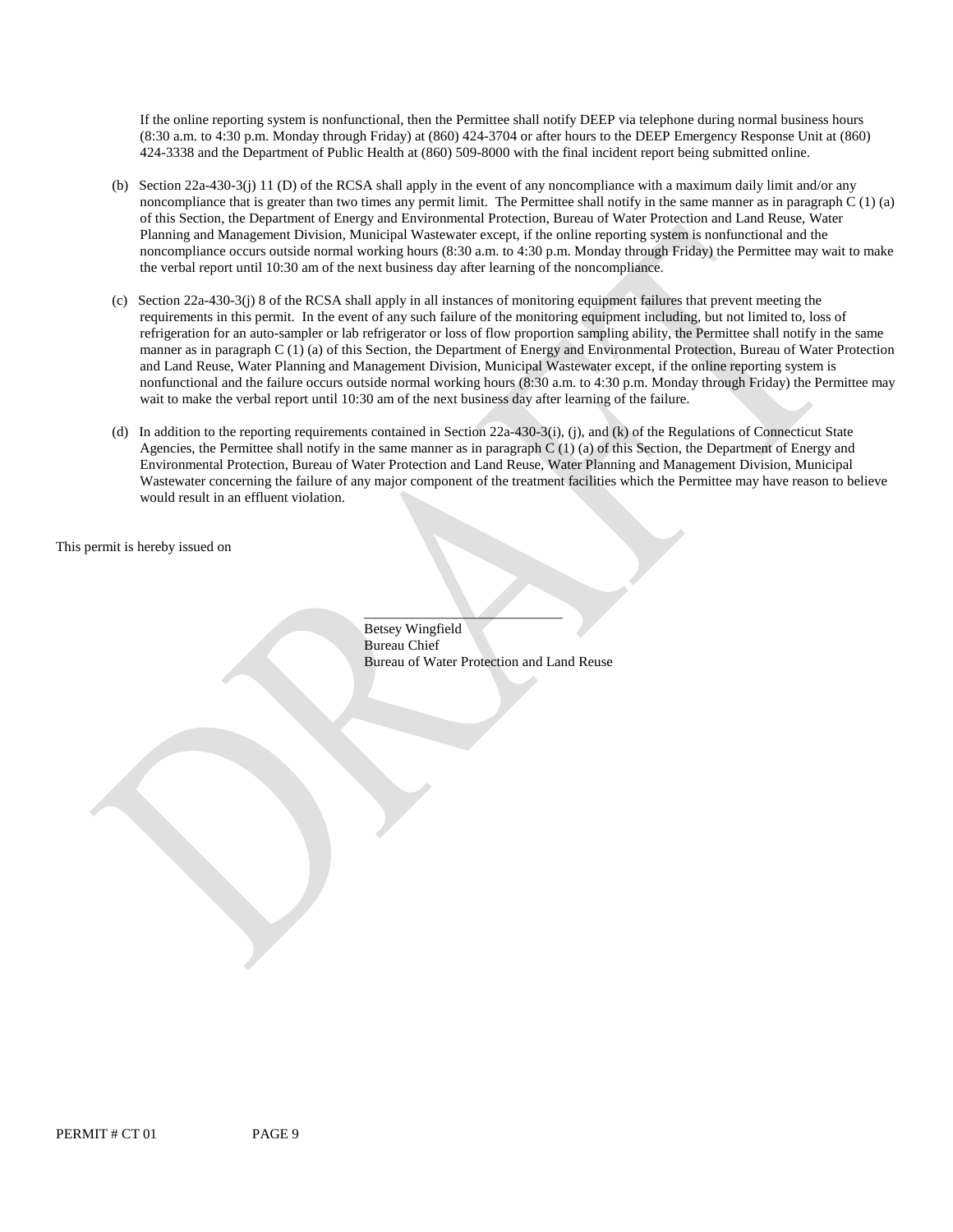# ATTACHMENT 1

Tables A through H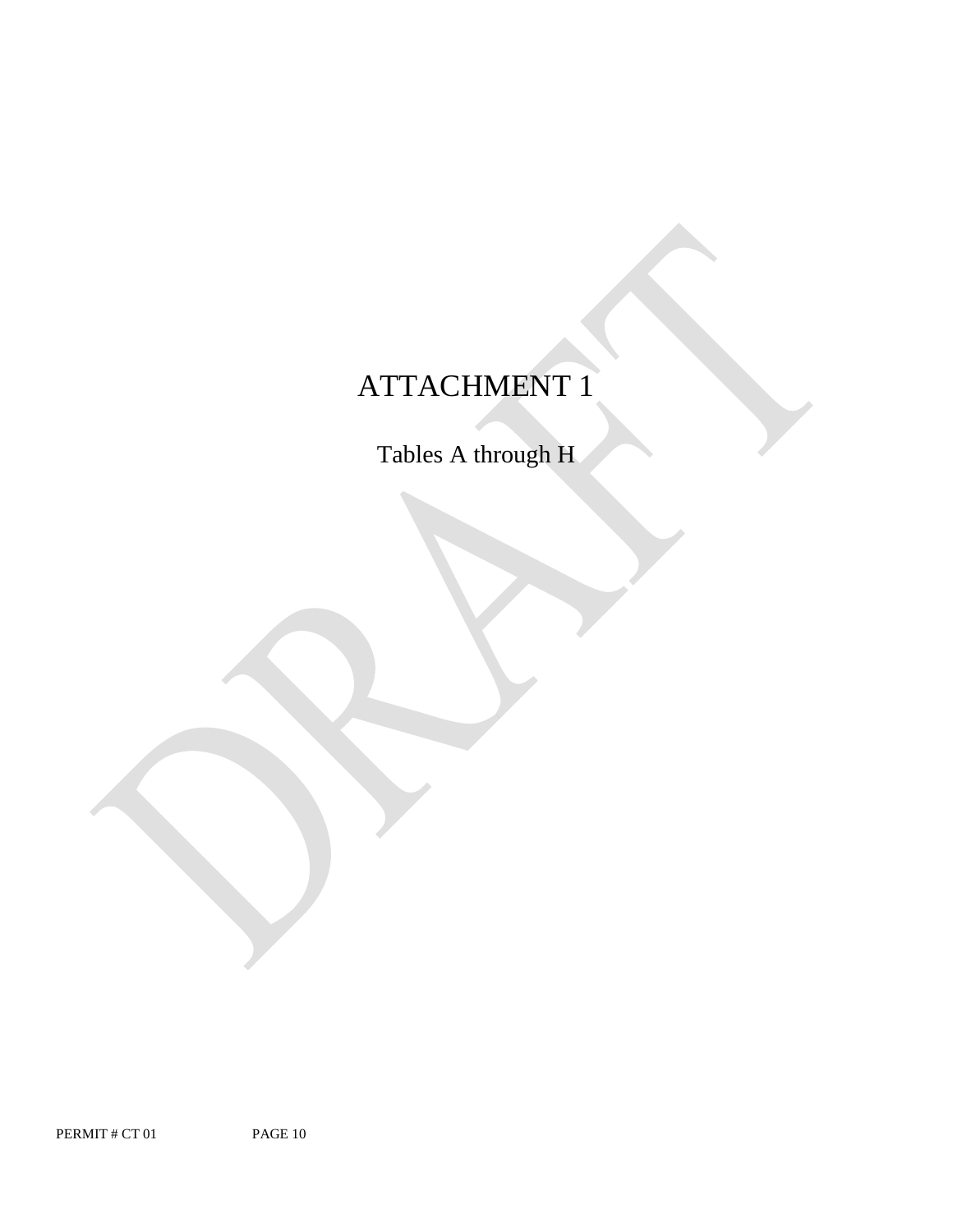### **TABLE A**

| <b>Wastewater Description: Sanitary Sewage</b><br>Monitoring Location Description: Final Effluent<br>Allocated Zone of Influence (ZOI): 216.5cfs |                                                           |                                    |                                         |                                   |                                            |                                                           |                                           |                              |                              |                              |
|--------------------------------------------------------------------------------------------------------------------------------------------------|-----------------------------------------------------------|------------------------------------|-----------------------------------------|-----------------------------------|--------------------------------------------|-----------------------------------------------------------|-------------------------------------------|------------------------------|------------------------------|------------------------------|
|                                                                                                                                                  |                                                           |                                    |                                         |                                   |                                            |                                                           |                                           |                              |                              |                              |
|                                                                                                                                                  |                                                           |                                    |                                         |                                   |                                            |                                                           |                                           |                              |                              |                              |
|                                                                                                                                                  |                                                           |                                    |                                         |                                   | In-stream Waste Concentration (IWC): 1.58% |                                                           |                                           |                              |                              |                              |
|                                                                                                                                                  |                                                           |                                    |                                         | <b>FLOW/TIME BASED MONITORING</b> |                                            |                                                           | <b>INSTANTANEOUS</b><br><b>MONITORING</b> |                              | <b>REPORT</b><br><b>FORM</b> | <b>Minimum</b><br>Level      |
| <b>PARAMETER</b>                                                                                                                                 | <b>Units</b>                                              | Average<br><b>Monthly</b><br>Limit | <b>Maximum</b><br><b>Daily</b><br>Limit | <b>Sample</b><br>Freq.            | <b>Sample</b><br>type                      | <b>Instantaneous</b><br>Limit or<br>Required<br>Range $3$ | <b>Sample</b><br>Freq.                    | <b>Sample</b><br><b>Type</b> |                              | Analysis<br>See<br>Section 6 |
| Alkalinity                                                                                                                                       | mg/l                                                      | NA                                 | <b>NA</b>                               | $\rm NR$                          | NA                                         | ------                                                    | Monthly                                   | Grab                         | <b>MOR</b>                   |                              |
| Biochemical Oxygen Demand $(5 \text{ day})^1$ See remarks (D)<br>and $(E)$                                                                       | mg/l                                                      | $30 \text{ mg}/l$                  | 50 mg/l                                 | 3 per week                        | Daily Composite                            | <b>NA</b>                                                 | NR                                        | <b>NA</b>                    | <b>DMR/MOR</b>               |                              |
| Fecal coliform                                                                                                                                   | Colonies per100 ml                                        | <b>NA</b>                          | <b>NA</b>                               | $\rm NR$                          | NA                                         | see remark (B)<br>below                                   | 3 per week                                | Grab                         | DMR/MOR                      |                              |
| Fecal coliform                                                                                                                                   | Percent of samples<br>exceeding 260<br>colonies per100 ml | NA                                 | <b>NA</b>                               | $\rm NR$                          | <b>NA</b>                                  | $\leq 10$                                                 | 3 per week                                | Grab                         | <b>DMR/MOR</b>               |                              |
| Enterococci See remark (C) below                                                                                                                 | Colonies per 100 ml                                       | NA                                 | <b>NA</b>                               | $\rm NR$                          | NA                                         | 500                                                       | 3 per week                                | Grab                         | DMR/MOR                      |                              |
| Flow                                                                                                                                             | <b>MGD</b>                                                | ------                             | ------                                  | Continuous <sup>2</sup>           | Average Daily<br>Flow                      | <b>NA</b>                                                 | NR                                        | NA                           | DMR/MOR                      |                              |
| Nitrogen, Ammonia (total as N)                                                                                                                   | mg/1                                                      | <b>NA</b>                          | ------                                  | Monthly                           | Daily Composite                            | <b>NA</b>                                                 | <b>NR</b>                                 | <b>NA</b>                    | <b>MOR</b>                   |                              |
| Nitrogen, Nitrate (total as N)                                                                                                                   | mg/1                                                      | NA                                 | $- - - - - -$                           | Monthly                           | Daily Composite                            | <b>NA</b>                                                 | <b>NR</b>                                 | NA                           | <b>MOR</b>                   |                              |
| Nitrogen, Nitrite (total as N)                                                                                                                   | mg/l                                                      | NA                                 | ------                                  | Monthly                           | Daily Composite                            | <b>NA</b>                                                 | <b>NR</b>                                 | <b>NA</b>                    | <b>MOR</b>                   |                              |
| Nitrogen, Total Kjeldahl                                                                                                                         | mg/1                                                      | NA                                 | ------                                  | Monthly                           | Daily Composite                            | <b>NA</b>                                                 | <b>NR</b>                                 | NA                           | <b>MOR</b>                   |                              |
| Nitrogen, Total                                                                                                                                  | mg/l                                                      | $_{\rm NA}$                        | ------                                  | Monthly                           | Daily Composite                            | <b>NA</b>                                                 | $\rm NR$                                  | NA                           | <b>MOR</b>                   |                              |
| Oxygen, Dissolved                                                                                                                                | mg/l                                                      | NA                                 | <b>NA</b>                               | $\rm NR$                          | NA.                                        | ------                                                    | Work Day                                  | Grab                         | <b>MOR</b>                   |                              |
| pH                                                                                                                                               | S.U.                                                      | NA                                 | <b>NA</b>                               | $\rm NR$                          | NA                                         | $6 - 9$                                                   | Work Day                                  | Grab                         | <b>DMR/MOR</b>               |                              |
| Phosphate, Ortho                                                                                                                                 | mg/l                                                      | NA                                 | ------                                  | Monthly                           | Daily Composite                            | <b>NA</b>                                                 | <b>NR</b>                                 | NA                           | <b>MOR</b>                   |                              |
| Phosphorus, Total                                                                                                                                | mg/l                                                      | NA                                 | ------                                  | Monthly                           | Daily Composite                            | <b>NA</b>                                                 | <b>NR</b>                                 | <b>NA</b>                    | <b>DMR/MOR</b>               |                              |
| Solids, Settleable                                                                                                                               | m!/l                                                      | <b>NA</b>                          | <b>NA</b>                               | NR.                               | NA.                                        | ------                                                    | Work Day                                  | Grab                         | <b>MOR</b>                   |                              |
| Solids, Total Suspended <sup>1</sup> See remarks (D) and (E)                                                                                     | mg/1                                                      | $30 \text{ mg}/l$                  | $50$ mg/l                               | 3 per week                        | Daily Composite                            | <b>NA</b>                                                 | NA                                        | <b>NA</b>                    | DMR/MOR                      |                              |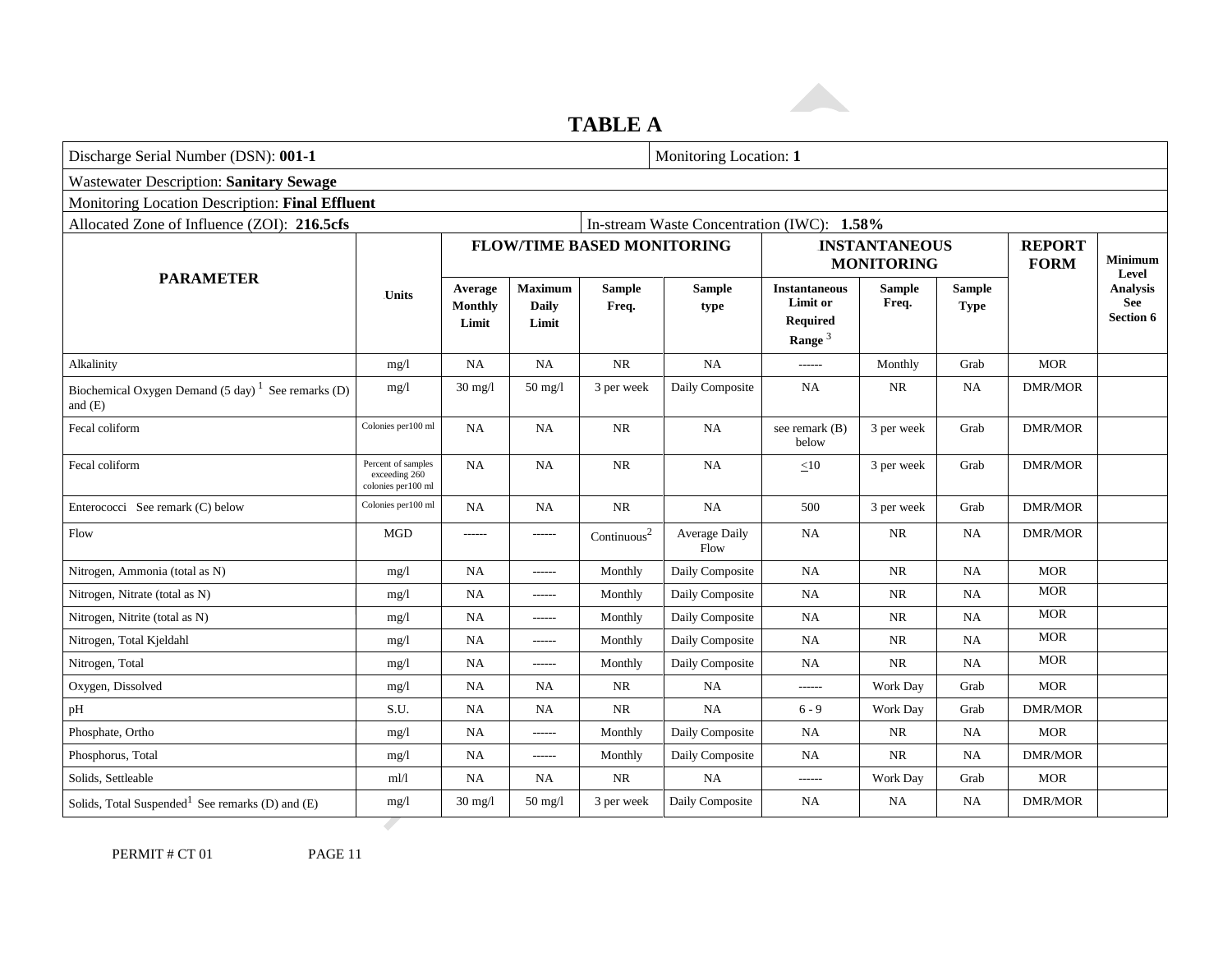| Temperature                      | $O_{\Gamma}$                             | <b>NA</b> | NA        | NR        | <b>NA</b> | $- - - - - -$ | Work Day                           | Grab | <b>MOR</b> |  |
|----------------------------------|------------------------------------------|-----------|-----------|-----------|-----------|---------------|------------------------------------|------|------------|--|
| Turbidity                        | <b>NTU</b>                               | <b>NA</b> | NA        | <b>NR</b> | <b>NA</b> | $-----1$      | Work Day                           | Grab | <b>MOR</b> |  |
| UV Dose, See remark (A)          | $mW$ , s/cm <sup><math>\sim</math></sup> | <b>NA</b> | <b>NA</b> | <b>NR</b> | NA        | $\geq 30.0$   | 4/Work Day                         | Grab | DMR/MOR    |  |
| UV Transmittance, See remark (A) | 0/2                                      | <b>NA</b> | <b>NA</b> | <b>NR</b> | NA        | ------        | Lowest<br>reading of<br>4/Work Day | Grab | <b>MOR</b> |  |

#### **FABLE A – CONDITIONS**

**Footnotes: 1** The discharge shall not exceed an average monthly **30** mg/l or a maximum daily **50** mg/l.

 report, on the discharge monitoring report, the average daily flow and maximum daily flow for each sampling month. <sup>2</sup> The Permittee shall record and report on the monthly operating report the minimum, maximum and total flow for each day of discharge and the average daily flow for each sampling month. The Permittee shall

**<sup>3</sup>**The instantaneous limits in this column are maximum limits except for UV Dose which is a minimum limit.

#### **Remarks:**

**(A)** Ultraviolet disinfection shall be utilized year-round.

**(B)** The geometric mean of the Fecal coliform bacteria values for the effluent samples collected in a period of a calendar month shall not exceed 88 per 100 milliliters.

**(C)** The geometric mean of the Enterococci bacteria values for the effluent samples collected in a period of a calendar month shall not exceed 35 per 100 milliliters.

**(D)** The Average Weekly discharge Limitation for BOD5 and Total Suspended Solids shall be 1.5 times the Average Monthly Limit listed above.

**(E)** In addition to the discharge limits included herein, the following conditions shall apply:

**(i)** Biochemical Oxygen Demand shall not exceed 50 mg/l on a 6 consecutive hour average.

**(ii)** Total Suspended Solids content shall not exceed 50 mg/l on a 6 consecutive hour average.

**(iii)** Fecal Coliform content shall not exceed:

**(a)** 800 per 100 ml on a 6 consecutive hour geometric mean.

**(b)** No sample may contain more than 2,400 per 100 ml.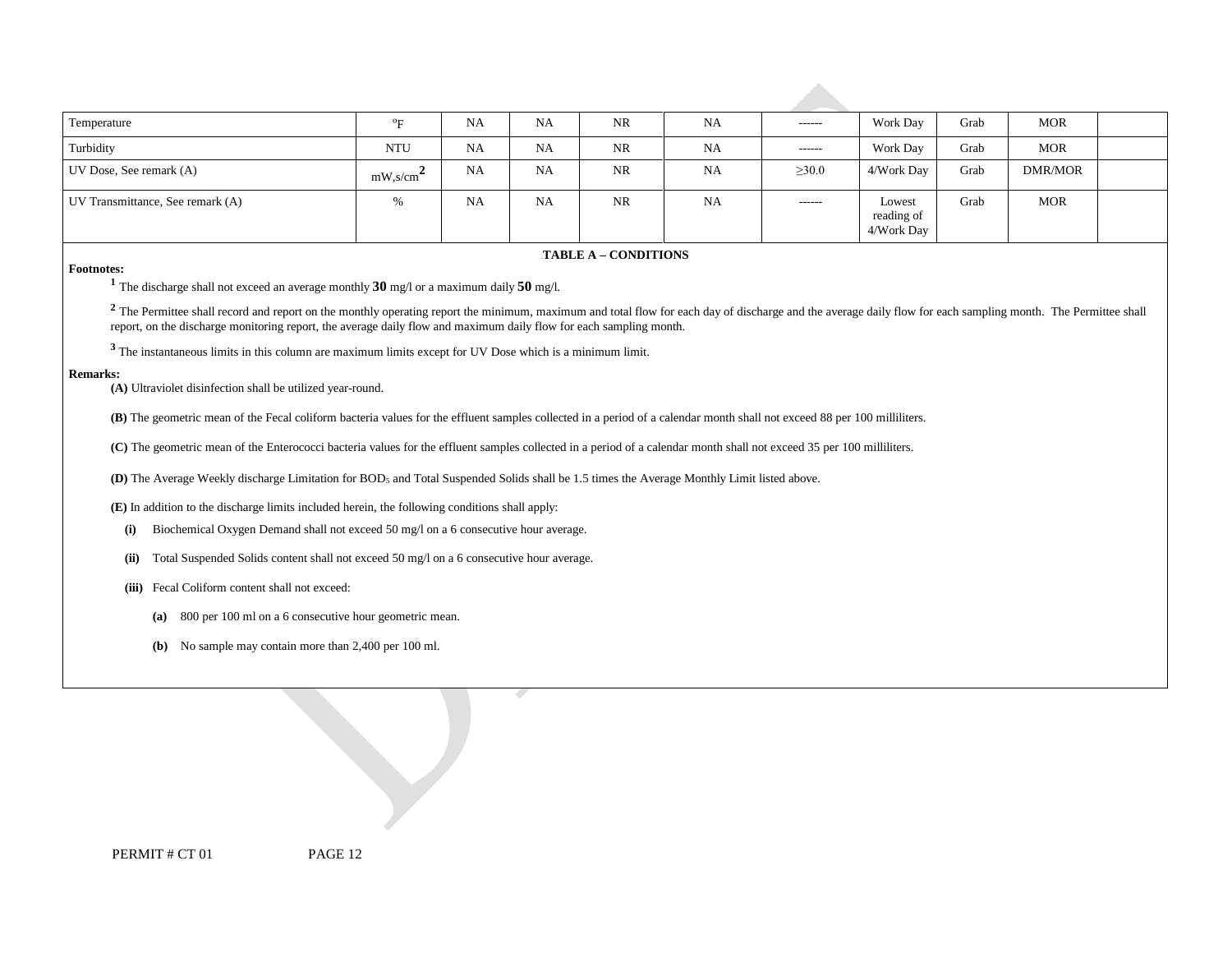### **TABLE B**

| Discharge Serial Number (DSN): 001-1<br>Monitoring Location: <b>K</b>                                                                                                                                                                                                                                                                                                      |                    |  |                                             |                                            |                         |                              |  |
|----------------------------------------------------------------------------------------------------------------------------------------------------------------------------------------------------------------------------------------------------------------------------------------------------------------------------------------------------------------------------|--------------------|--|---------------------------------------------|--------------------------------------------|-------------------------|------------------------------|--|
| Wastewater Description: Sanitary Sewage                                                                                                                                                                                                                                                                                                                                    |                    |  |                                             |                                            |                         |                              |  |
| Monitoring Location Description: Final Effluent                                                                                                                                                                                                                                                                                                                            |                    |  |                                             |                                            |                         |                              |  |
| Allocated Zone of Influence (ZOI): 216.5cfs                                                                                                                                                                                                                                                                                                                                |                    |  |                                             | In-stream Waste Concentration (IWC): 1.58% |                         |                              |  |
|                                                                                                                                                                                                                                                                                                                                                                            |                    |  |                                             | <b>FLOW/TIME BASED MONITORING</b>          |                         | <b>REPORT</b><br><b>FORM</b> |  |
| <b>PARAMETER</b>                                                                                                                                                                                                                                                                                                                                                           | <b>Units</b>       |  | Average<br><b>Monthly</b><br><b>Minimum</b> | <b>Sample</b><br>Freq.                     | <b>Sample</b><br>type   |                              |  |
| Biochemical Oxygen Demand (5 day) Percent Removal <sup>1</sup>                                                                                                                                                                                                                                                                                                             | $%$ of<br>Influent |  | 85                                          | 3 per week                                 | Calculated <sup>2</sup> | <b>DMR</b>                   |  |
| Solids, Total Suspended Percent Removal <sup>1</sup>                                                                                                                                                                                                                                                                                                                       | $%$ of<br>Influent |  | 85                                          | 3 per week                                 | Calculated <sup>2</sup> | <b>DMR</b>                   |  |
| <b>TABLE B - CONDITIONS</b>                                                                                                                                                                                                                                                                                                                                                |                    |  |                                             |                                            |                         |                              |  |
| <b>Footnotes:</b><br><sup>1</sup> The discharge shall be less than or equal to 15% of the average monthly influent BOD <sub>5</sub> and total suspended solids (Table E, Monitoring Location G).<br>Inf.BOD or TSS-Effluent BOD or TSS<br><sup>2</sup> Calculated based on the average monthly results described in Table A. Removal efficiency =<br>100<br>Inf.BOD or TSS |                    |  |                                             |                                            |                         |                              |  |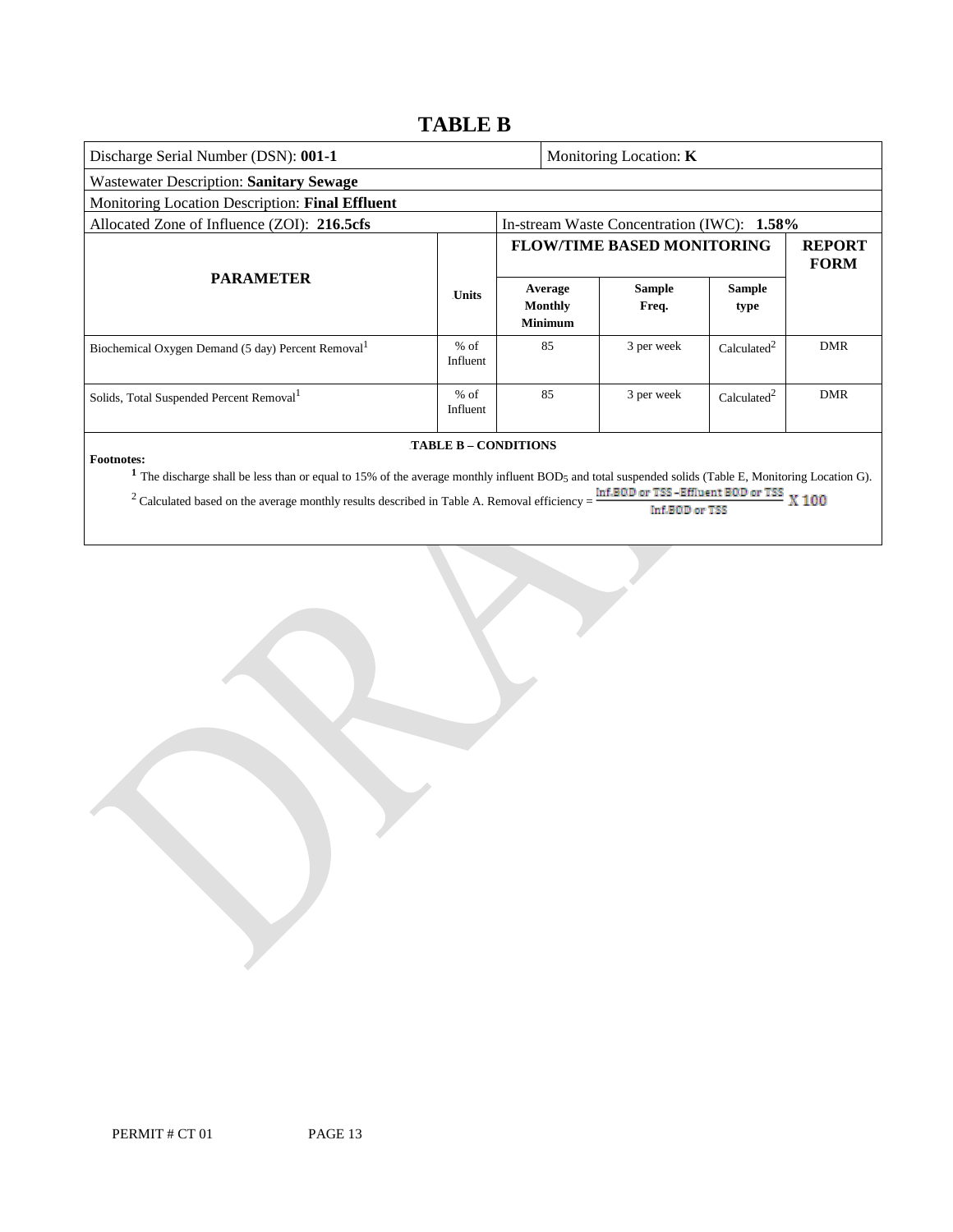| Discharge Serial Number (DSN): 001-1            |                  | Monitoring Location: T           |                              |                                            |                          |                                                          |
|-------------------------------------------------|------------------|----------------------------------|------------------------------|--------------------------------------------|--------------------------|----------------------------------------------------------|
| Wastewater Description: Sanitary Sewage         |                  |                                  |                              |                                            |                          |                                                          |
| Monitoring Location Description: Final Effluent |                  |                                  |                              |                                            |                          |                                                          |
| Allocated Zone of Influence (ZOI): 216.5cfs     |                  |                                  |                              | In-stream Waste Concentration (IWC): 1.58% |                          |                                                          |
| <b>PARAMETER</b>                                | <b>Units</b>     | <b>Maximum</b><br>Daily<br>Limit | <b>Sampling</b><br>Frequency | <b>Sample</b><br><b>Type</b>               | <b>Reporting</b><br>form | <b>Minimum</b><br><b>Level Analysis</b><br>See Section 6 |
| Aluminum, Total                                 | mg/1             | $1 - 1 - 1 - 1$                  | Quarterly                    | Daily Composite                            | <b>ATMR/DMR</b>          |                                                          |
| Antimony, Total                                 | mg/1             | ------                           | Quarterly                    | Daily Composite                            | <b>ATMR/DMR</b>          |                                                          |
| NOAEL Static 48Hr Acute D. Pulex <sup>1</sup>   | $\%$<br>survival | $---$                            | Quarterly                    | Daily Composite                            | <b>ATMR/DMR</b>          |                                                          |
| NOAEL Static 48Hr Acute Pimephales <sup>1</sup> | $\%$<br>survival | ------                           | Quarterly                    | Daily Composite                            | <b>ATMR/DMR</b>          |                                                          |
| Arsenic, Total                                  | mg/1             | ------                           | Quarterly                    | Daily Composite                            | <b>ATMR/DMR</b>          | $\ast$                                                   |
| Beryllium, Total                                | mg/1             | $- - - - - -$                    | Quarterly                    | Daily Composite                            | <b>ATMR/DMR</b>          |                                                          |
| BOD <sub>5</sub>                                | mg/1             | ------                           | Quarterly                    | Daily Composite                            | <b>ATMR/DMR</b>          |                                                          |
| Cadmium, Total                                  | mg/1             | $- - - - - -$                    | Quarterly                    | Daily Composite                            | <b>ATMR/DMR</b>          |                                                          |
| Chromium, Hexavalent                            | mg/1             |                                  | Quarterly                    | Daily Composite                            | <b>ATMR/DMR</b>          |                                                          |
| Chromium, Total                                 | mg/1             | $- - - - - -$                    | Quarterly                    | Daily Composite                            | <b>ATMR/DMR</b>          |                                                          |
| Chlorine, Total Residual                        | mg/1             |                                  | Quarterly                    | Daily Composite                            | <b>ATMR/DMR</b>          |                                                          |
| Copper, Total                                   | mg/1             | $- - - - - -$                    | Quarterly                    | Daily Composite                            | <b>ATMR/DMR</b>          |                                                          |
| Cyanide, Amenable                               | mg/1             | $- - - - - -$                    | Quarterly                    | Daily Composite                            | <b>ATMR/DMR</b>          |                                                          |
| Cyanide, Total                                  | mg/1             | $- - - - - -$                    | Quarterly                    | Daily Composite                            | <b>ATMR/DMR</b>          |                                                          |
| Iron, Total                                     | mg/1             | $- - - - - -$                    | Quarterly                    | Daily Composite                            | <b>ATMR/DMR</b>          |                                                          |
| Lead, Total                                     | mg/1             |                                  | Quarterly                    | Daily Composite                            | <b>ATMR/DMR</b>          |                                                          |
| Mercury, Total                                  | mg/1             | $- - - - - -$                    | Quarterly                    | Daily Composite                            | <b>ATMR/DMR</b>          | $\ast$                                                   |
| Nickel, Total                                   | mg/1             |                                  | Quarterly                    | Daily Composite                            | <b>ATMR/DMR</b>          |                                                          |
| Nitrogen, Ammonia (total as N)                  | mg/1             | $- - - - - -$                    | Quarterly                    | Daily Composite                            | <b>ATMR/DMR</b>          |                                                          |
| Nitrogen, Nitrate, (total as N)                 | mg/1             |                                  | Quarterly                    | Daily Composite                            | <b>ATMR/DMR</b>          |                                                          |
| Nitrogen, Nitrite, (total as N)                 | mg/1             | $- - - - - -$                    | Quarterly                    | Daily Composite                            | <b>ATMR/DMR</b>          |                                                          |
| Phosphorus, Total                               | mg/1             | $- - - - - -$                    | Quarterly                    | Daily Composite                            | <b>ATMR/DMR</b>          |                                                          |
| Phenols, Total                                  | mg/1             | ------                           | Quarterly                    | Daily Composite                            | <b>ATMR/DMR</b>          |                                                          |
| Selenium, Total                                 | mg/1             | $- - - - - -$                    | Quarterly                    | Daily Composite                            | <b>ATMR/DMR</b>          |                                                          |
| Silver, Total                                   | mg/1             |                                  | Quarterly                    | Daily Composite                            | <b>ATMR/DMR</b>          |                                                          |
| Suspended Solids, Total                         | mg/1             | $- - - - - -$                    | Quarterly                    | Daily Composite                            | <b>ATMR/DMR</b>          |                                                          |
| Thallium, Total                                 | mg/1             |                                  | Quarterly                    | Daily Composite                            | <b>ATMR/DMR</b>          | $\ast$                                                   |
| Zinc, Total                                     | mg/1             | -------                          | Quarterly                    | Daily Composite                            | <b>ATMR/DMR</b>          |                                                          |

### **TABLE C**

**TABLE C - CONDITIONS** 

Remarks: <sup>1</sup>The results of the Toxicity Tests are recorded in % survival. The Permittee shall report % survival on the DMR based on criteria in Section 6(B) of this permit.

ATMR – Aquatic Toxicity Monitoring Report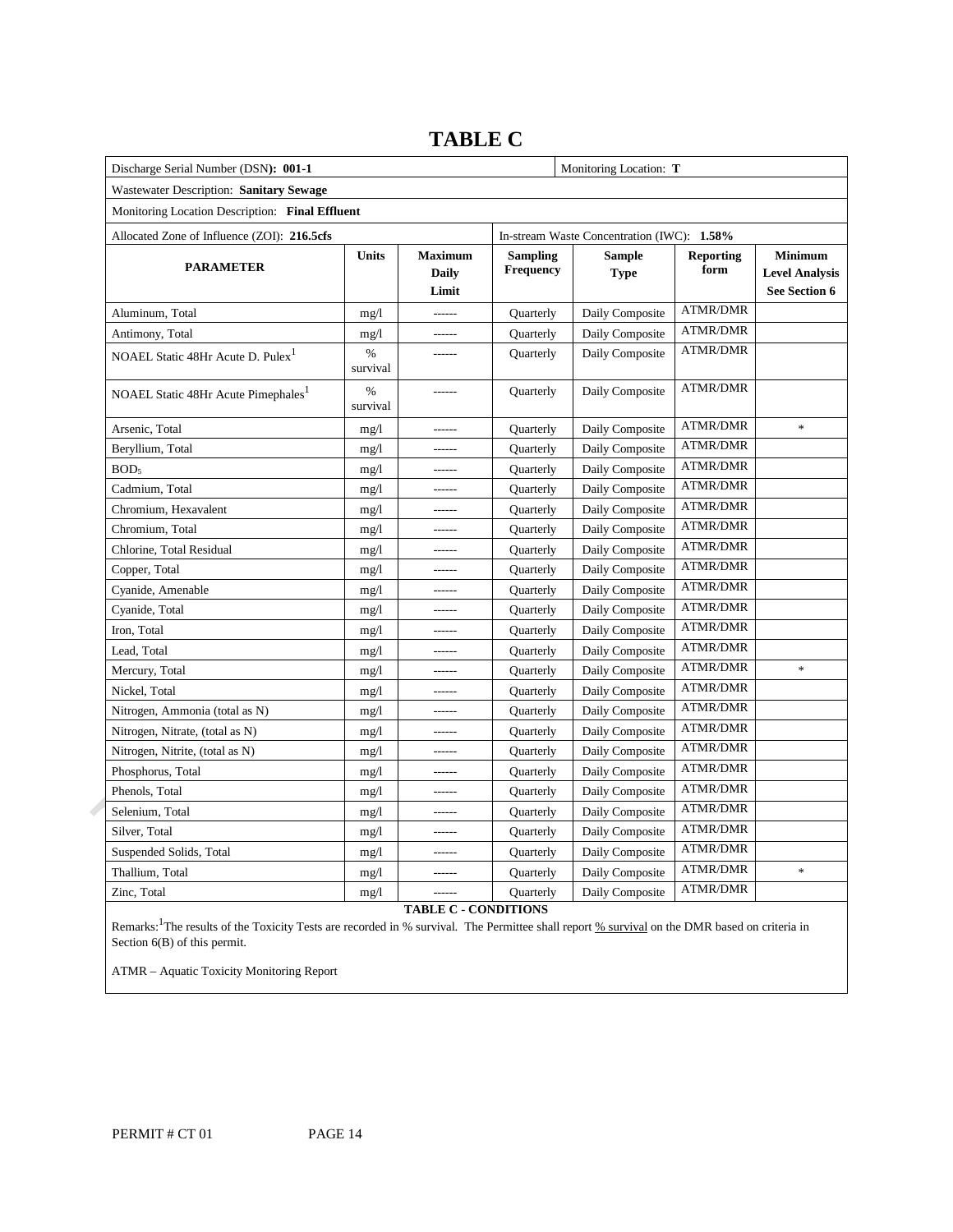### 16B**TABLE D**

| Discharge Serial Number: 001-1                      | Monitoring Location: N      |                         |                  |                                 |             |  |  |
|-----------------------------------------------------|-----------------------------|-------------------------|------------------|---------------------------------|-------------|--|--|
| Wastewater Description: Activated Sludge            |                             |                         |                  |                                 |             |  |  |
| Monitoring Location Description: Each Aeration Unit |                             |                         |                  |                                 |             |  |  |
|                                                     |                             | <b>REPORTING FORMAT</b> |                  | <b>INSTANTANEOUS MONITORING</b> |             |  |  |
| <b>PARAMETER</b>                                    |                             |                         | Sample Frequency | Sample Type                     | <b>FORM</b> |  |  |
| Oxygen, Dissolved                                   | High & low for each WorkDay |                         | 2/WorkDay        | Grab                            | <b>MOR</b>  |  |  |
| Sludge Volume Index                                 | WorkDav                     |                         | WorkDay          | Grab                            | <b>MOR</b>  |  |  |
| Mixed Liquor Suspended Solids                       | WorkDay                     |                         | WorkDay          | Grab                            | <b>MOR</b>  |  |  |

### 17B**TABLE E**

| Discharge Serial Number: 001-1            |                                                       | Monitoring Location: G |                                   |                                             |                                           |                              |                                 |  |
|-------------------------------------------|-------------------------------------------------------|------------------------|-----------------------------------|---------------------------------------------|-------------------------------------------|------------------------------|---------------------------------|--|
| Wastewater Description: Sanitary Sewage   |                                                       |                        |                                   |                                             |                                           |                              |                                 |  |
| Monitoring Location Description: Influent |                                                       |                        |                                   |                                             |                                           |                              |                                 |  |
| <b>PARAMETER</b>                          | <b>DMR REPORTING</b><br><b>FORMAT</b><br><b>Units</b> |                        |                                   | <b>FLOW/TIME BASED</b><br><b>MONITORING</b> | <b>INSTANTANEOUS</b><br><b>MONITORING</b> |                              | <b>REPORTING</b><br><b>FORM</b> |  |
|                                           |                                                       |                        | <b>Sample</b><br><b>Frequency</b> | Sample<br><b>Type</b>                       | <b>Sample</b><br><b>Frequency</b>         | <b>Sample</b><br><b>Type</b> |                                 |  |
| Biochemical Oxygen Demand (5 day)         | mg/1                                                  | Monthly average        | 3 per week                        | Daily Composite                             | NA.                                       | <b>NA</b>                    | DMR/MOR                         |  |
| Nitrogen, Ammonia (total as N)            | mg/1                                                  |                        | Monthly                           | Daily Composite                             | NA                                        | NA                           | <b>MOR</b>                      |  |
| Nitrogen, Nitrate (total as N)            | mg/1                                                  |                        | Monthly                           | Daily Composite                             | NA                                        | NA                           | <b>MOR</b>                      |  |
| Nitrogen, Nitrite (total as N)            | mg/l                                                  |                        | Monthly                           | Daily Composite                             | NA                                        | <b>NA</b>                    | <b>MOR</b>                      |  |
| Nitrogen, Total Kjeldahl                  | mg/1                                                  |                        | Monthly                           | Daily Composite                             | NA                                        | <b>NA</b>                    | <b>MOR</b>                      |  |
| Nitrogen, Total                           | mg/1                                                  |                        | Monthly                           | Daily Composite                             | NA                                        | <b>NA</b>                    | <b>MOR</b>                      |  |
| Phosphate, Ortho                          | mg/1                                                  |                        | Monthly                           | Daily Composite                             | NA                                        | NA                           | <b>MOR</b>                      |  |
| Phosphorus, Total                         | mg/1                                                  |                        | Monthly                           | Daily Composite                             | NA                                        | NA                           | <b>MOR</b>                      |  |
| pH                                        | S.U.                                                  |                        | <b>NA</b>                         | <b>NA</b>                                   | Work Day                                  | Grab                         | <b>MOR</b>                      |  |
| Solids, Total Suspended                   | mg/1                                                  | Monthly average        | 3 per week                        | Daily Composite                             | NA                                        | <b>NA</b>                    | <b>DMR/MOR</b>                  |  |
| Temperature                               | $\mathrm{P}$                                          |                        | <b>NA</b>                         | <b>NA</b>                                   | Work Day                                  | Grab                         | <b>MOR</b>                      |  |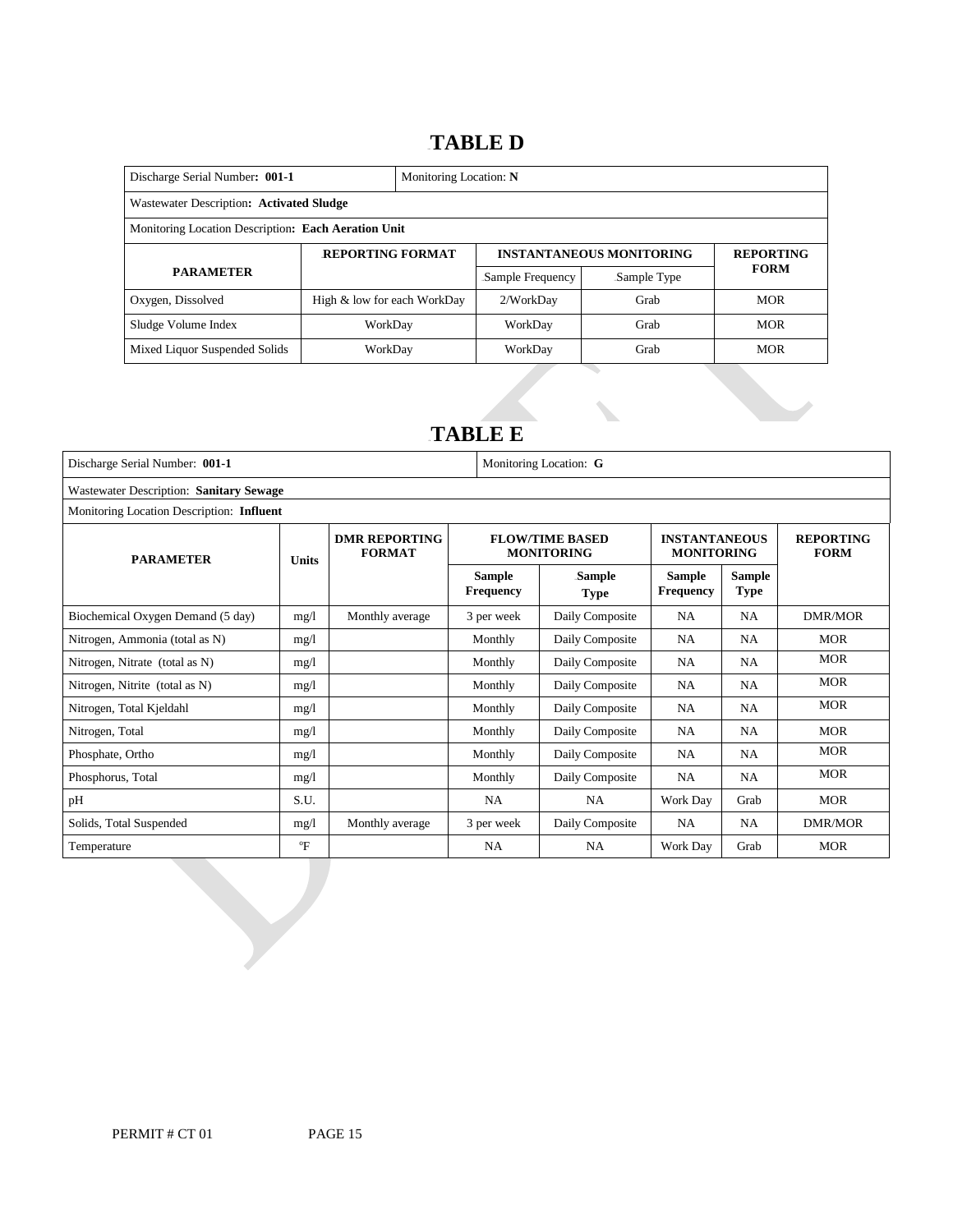### **TABLE F**

| Discharge Serial Number: 001-1<br>Monitoring Location: P              |                                                   |                 |                                   |                                             |                                   |                                           |                                 |  |
|-----------------------------------------------------------------------|---------------------------------------------------|-----------------|-----------------------------------|---------------------------------------------|-----------------------------------|-------------------------------------------|---------------------------------|--|
| Wastewater Description: Primary Effluent                              |                                                   |                 |                                   |                                             |                                   |                                           |                                 |  |
| Monitoring Location Description: Primary Sedimentation Basin Effluent |                                                   |                 |                                   |                                             |                                   |                                           |                                 |  |
| <b>PARAMETER</b>                                                      | <b>REPORTING</b><br><b>FORMAT</b><br><b>Units</b> |                 |                                   | <b>TIME/FLOW BASED</b><br><b>MONITORING</b> |                                   | <b>INSTANTANEOUS</b><br><b>MONITORING</b> | <b>REPORTING</b><br><b>FORM</b> |  |
|                                                                       |                                                   |                 | <b>Sample</b><br><b>Frequency</b> | Sample<br><b>Type</b>                       | <b>Sample</b><br><b>Frequency</b> | Sample type                               |                                 |  |
| Alkalinity, Total                                                     | mg/l                                              |                 | NA.                               | <b>NA</b>                                   | Monthly                           | Grab                                      | <b>MOR</b>                      |  |
| Biochemical Oxygen Demand (5 day)                                     | mg/l                                              | Monthly average | Weekly                            | Composite                                   | NA.                               | NA                                        | <b>MOR</b>                      |  |
| Nitrogen, Ammonia (total as N)                                        | mg/l                                              |                 | Monthly                           | Composite                                   | NA                                | NA                                        | <b>MOR</b>                      |  |
| Nitrogen, Nitrate (total as N)                                        | mg/1                                              |                 | Monthly                           | Composite                                   | NA                                | NA                                        | <b>MOR</b>                      |  |
| Nitrogen, Nitrite (total as N)                                        | mg/1                                              |                 | Monthly                           | Composite                                   | NA                                | NA.                                       | <b>MOR</b>                      |  |
| Nitrogen, Total Kjeldahl                                              | mg/1                                              |                 | Monthly                           | Composite                                   | <b>NA</b>                         | NA                                        | <b>MOR</b>                      |  |
| Nitrogen, Total                                                       | mg/l                                              |                 | Monthly                           | Composite                                   | <b>NA</b>                         | NA.                                       | <b>MOR</b>                      |  |
| pH                                                                    | S.U.                                              |                 | NA                                | NA.                                         | Monthly                           | Grab                                      | <b>MOR</b>                      |  |
| Solids, Total Suspended                                               | mg/l                                              | Monthly average | Weekly                            | Composite                                   | NA                                | NA.                                       | <b>MOR</b>                      |  |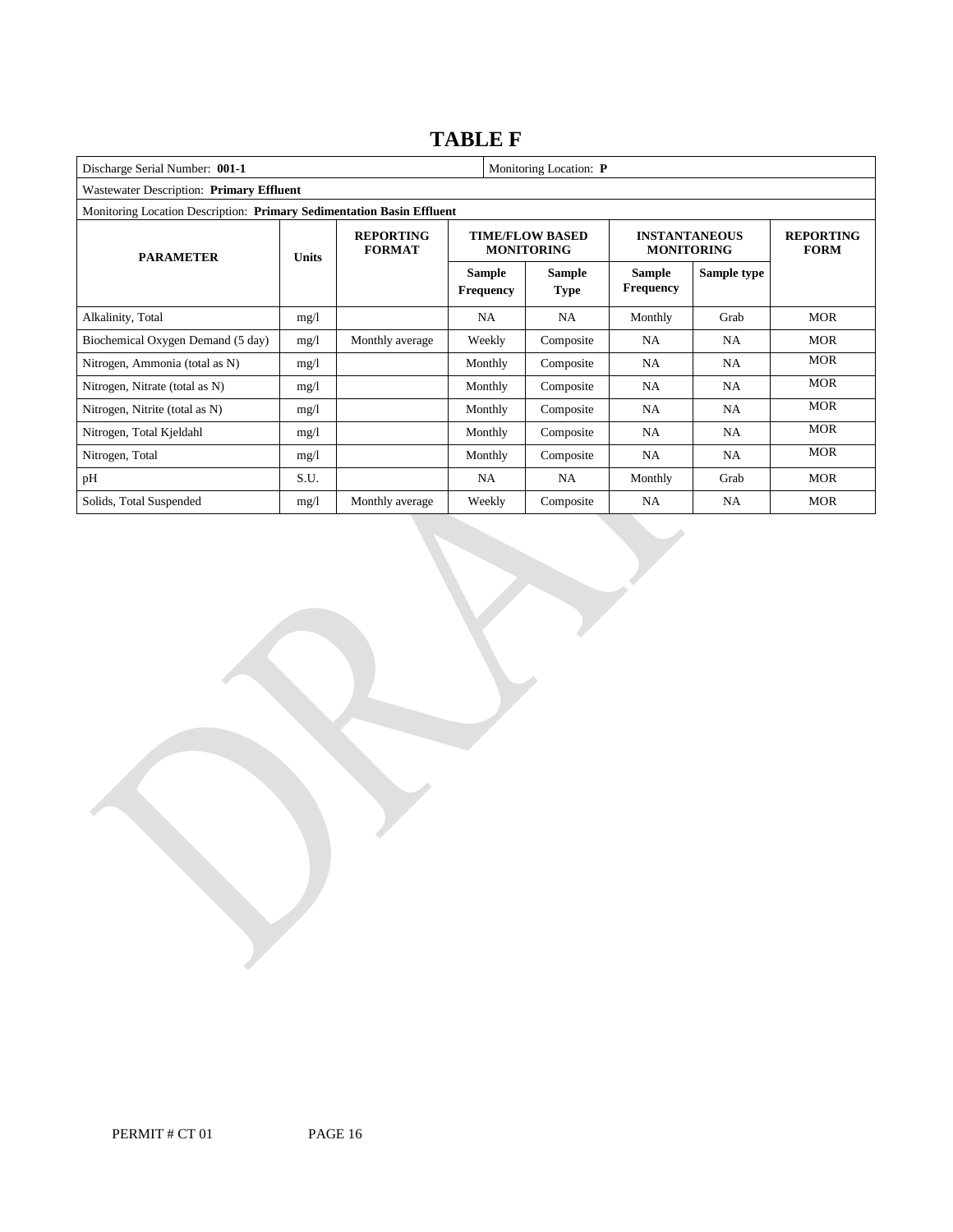| Discharge Serial Number: 001-1                         | Monitoring Location: SL |                                 |                       |  |  |  |  |
|--------------------------------------------------------|-------------------------|---------------------------------|-----------------------|--|--|--|--|
| Wastewater Description: Digester Sludge                |                         |                                 |                       |  |  |  |  |
| Monitoring Location Description: Off Belt Filter Press |                         |                                 |                       |  |  |  |  |
| <b>PARAMETER</b>                                       |                         | <b>INSTANTANEOUS MONITORING</b> | <b>REPORTING FORM</b> |  |  |  |  |
|                                                        | <b>Units</b>            | Grab Sample Freq.               |                       |  |  |  |  |
| Arsenic, Total                                         | mg/kg                   | Quarterly                       | <b>DMR</b>            |  |  |  |  |
| Beryllium, Total                                       | mg/kg                   | Quarterly                       | <b>DMR</b>            |  |  |  |  |
| Cadmium, Total                                         | mg/kg                   | Quarterly                       | <b>DMR</b>            |  |  |  |  |
| Chromium, Total                                        | mg/kg                   | Quarterly                       | <b>DMR</b>            |  |  |  |  |
| Copper, Total                                          | mg/kg                   | Quarterly                       | <b>DMR</b>            |  |  |  |  |
| Lead, Total                                            | $mg/kg$                 | Quarterly                       | <b>DMR</b>            |  |  |  |  |
| Mercury, Total                                         | mg/kg                   | Quarterly                       | <b>DMR</b>            |  |  |  |  |
| Nickel, Total                                          | mg/kg                   | Quarterly                       | <b>DMR</b>            |  |  |  |  |
| Nitrogen, Ammonia *                                    | mg/kg                   | Quarterly                       | $DMR*$                |  |  |  |  |
| Nitrogen, Nitrate (total as N) *                       | mg/kg                   | Quarterly                       | $DMR*$                |  |  |  |  |
| Nitrogen, Organic *                                    | mg/kg                   | Quarterly                       | $DMR*$                |  |  |  |  |
| Nitrogen, Nitrite (total as N) *                       | mg/kg                   | Quarterly                       | $DMR*$                |  |  |  |  |
| Nitrogen, Total *                                      | mg/kg                   | Quarterly                       | $DMR*$                |  |  |  |  |
| pH *                                                   | S.U.                    | Quarterly                       | $DMR*$                |  |  |  |  |
| Polychlorinated Biphenyls                              | mg/kg                   | Quarterly                       | <b>DMR</b>            |  |  |  |  |
| Solids, Fixed                                          | $\%$                    | Quarterly                       | <b>DMR</b>            |  |  |  |  |
| Solids, Total                                          | $\%$                    | Quarterly                       | <b>DMR</b>            |  |  |  |  |
| Solids, Volatile                                       | $\%$                    | Quarterly                       | <b>DMR</b>            |  |  |  |  |
| Zinc, Total                                            | mg/kg                   | Quarterly                       | <b>DMR</b>            |  |  |  |  |

### **TABLE G**

#### **(\*) required for composting or land application only**

 Testing for inorganic pollutants shall follow "Test Methods for Evaluating Solid Waste, Physical/Chemical Methods", EPA Publication SW-846 as updated and/or revised.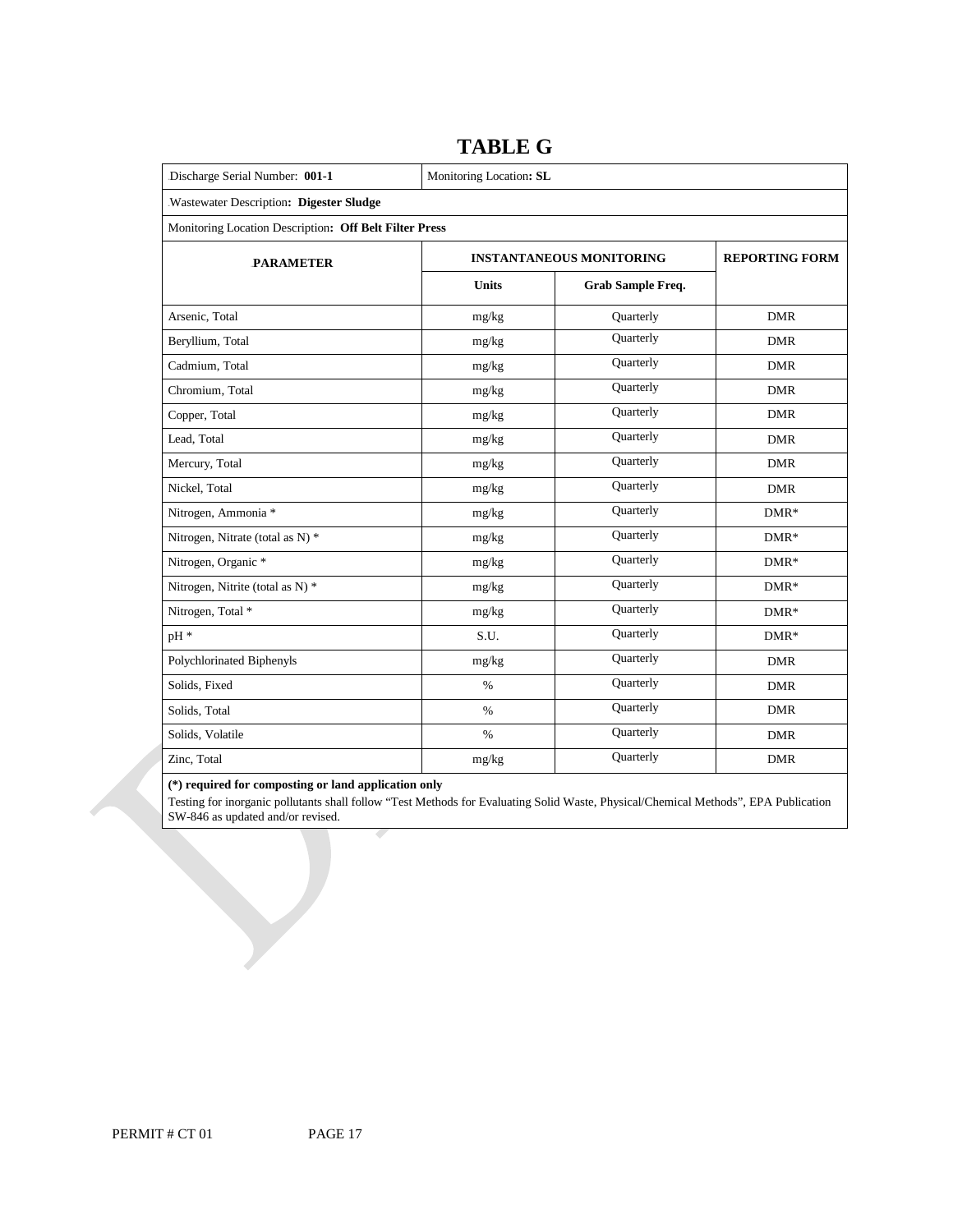### 18B**TABLE H**

| Discharge Serial Number: 001-1                                 | Monitoring Location: L                                   |             |            |  |  |  |
|----------------------------------------------------------------|----------------------------------------------------------|-------------|------------|--|--|--|
| Wastewater Description: Digested sludge                        |                                                          |             |            |  |  |  |
| Monitoring Location Description: Each Anaerobic Digestion Unit |                                                          |             |            |  |  |  |
|                                                                | <b>REPORTING FORM</b><br><b>INSTANTANEOUS MONITORING</b> |             |            |  |  |  |
| <b>PARAMETER</b>                                               | Sample Frequency                                         | Sample Type |            |  |  |  |
| Temperature                                                    | Weekly                                                   | Grab        | <b>MOR</b> |  |  |  |
| Alkalinity                                                     | Weekly                                                   | Grab        | <b>MOR</b> |  |  |  |
| Volatile Acids                                                 | Weekly                                                   | Grab        | <b>MOR</b> |  |  |  |
| pH                                                             | Weekly                                                   | Grab        | <b>MOR</b> |  |  |  |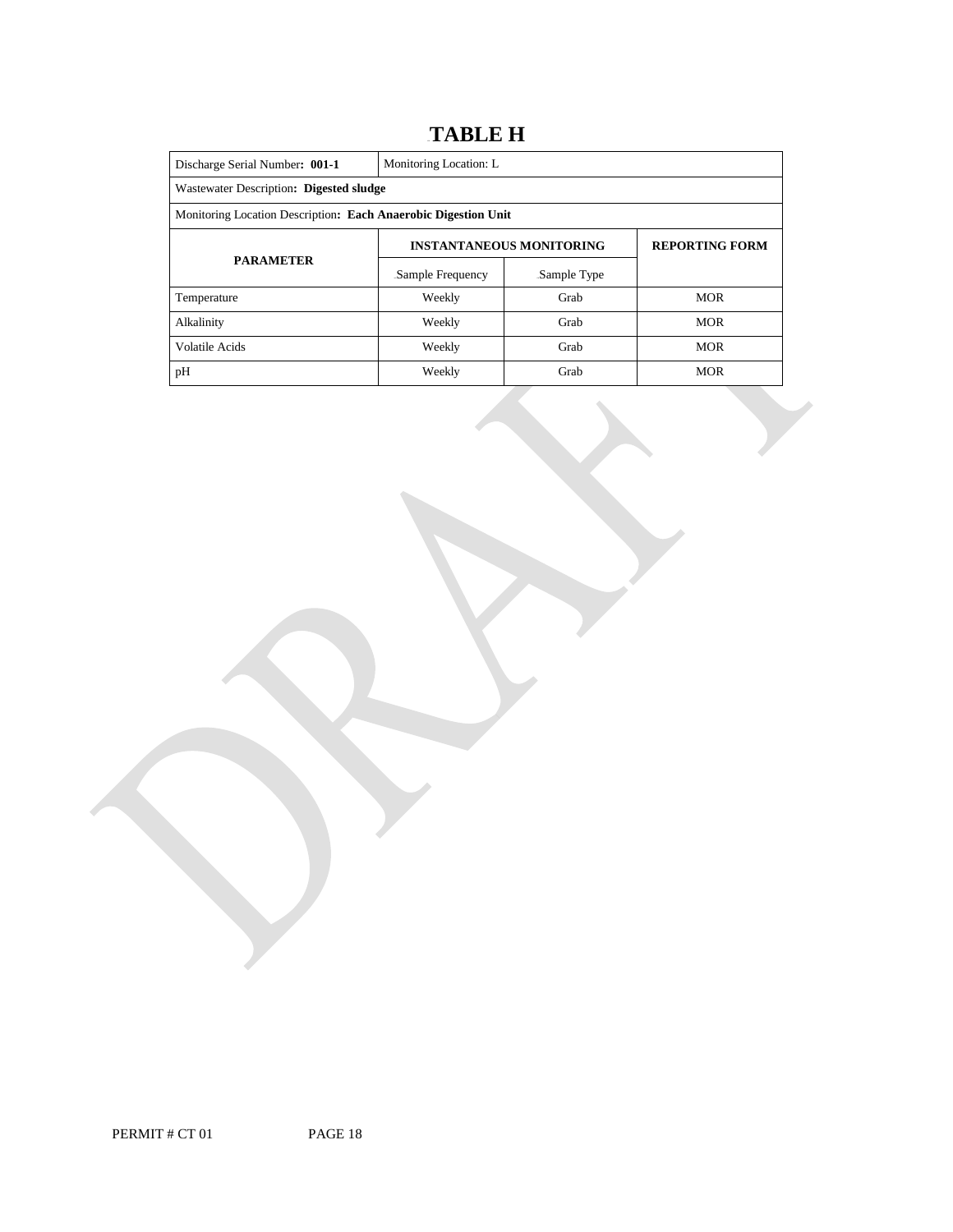# ATTACHMENT 2

## MONTHLY OPERATING REPORT FORM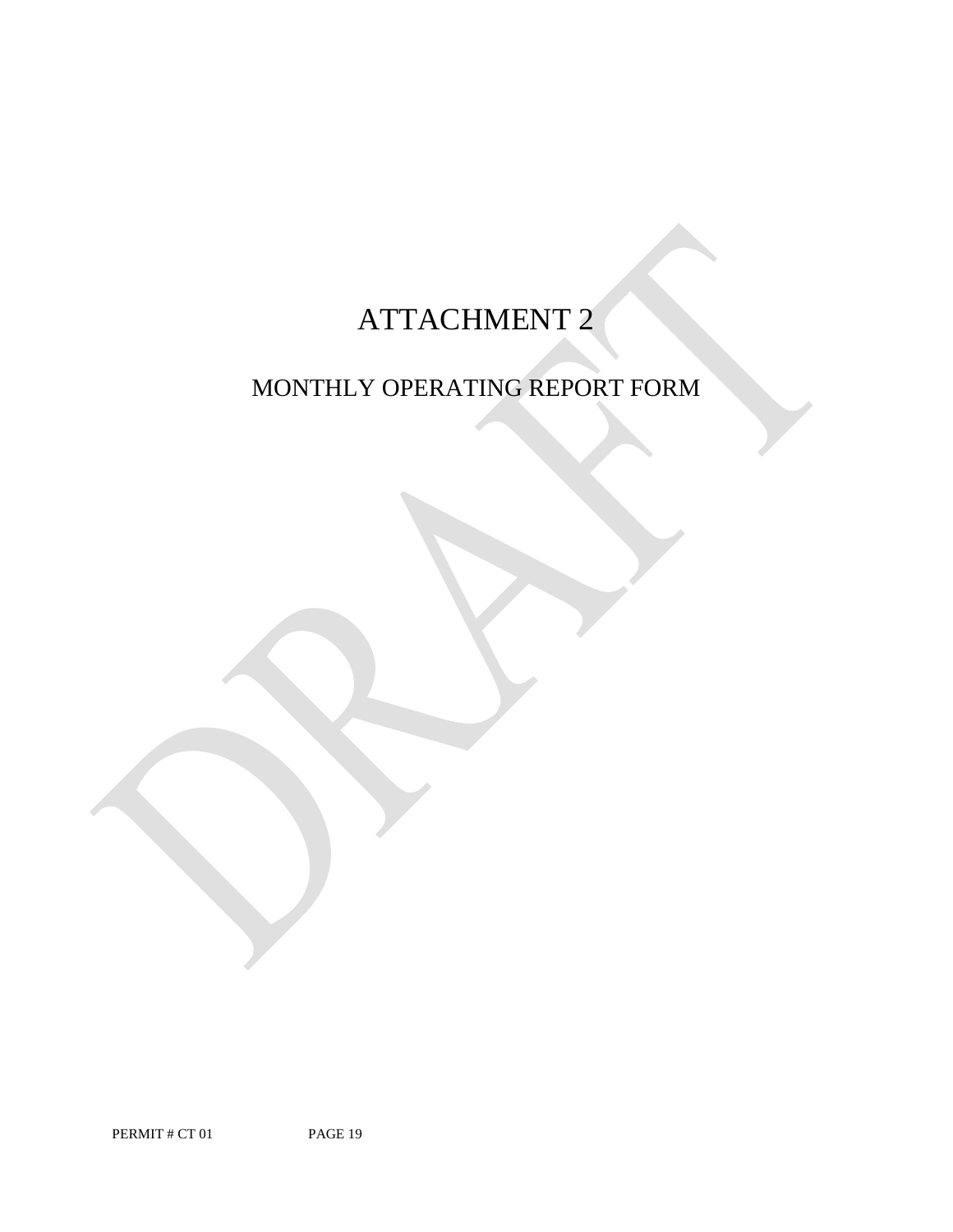## **DATA TRACKING AND TECHNICAL FACT SHEET**

**Permittee**: City of Milford

#### **PERMIT, ADDRESS, AND FACILITY DATA**

| <b>PERMIT #: CT0100749</b> | <b>APPLICATION</b> #: 201207685 | <b>FACILITY ID.</b> 084-004 |
|----------------------------|---------------------------------|-----------------------------|
| <b>Mailing Address:</b>    |                                 | Location Address:           |

| Street: 110 River Street                                                                                                                                                                                                                                                          |                                                                         | 75 Deerwood Avenue<br>Street: |                    |                                   |                                                                    |
|-----------------------------------------------------------------------------------------------------------------------------------------------------------------------------------------------------------------------------------------------------------------------------------|-------------------------------------------------------------------------|-------------------------------|--------------------|-----------------------------------|--------------------------------------------------------------------|
| City: Milford                                                                                                                                                                                                                                                                     | ST: CT Zip: 06460                                                       |                               | City:              | <b>Milford</b>                    | ST: CT Zip: 06460                                                  |
| Contact Name: Edward A. Kozlowski                                                                                                                                                                                                                                                 |                                                                         |                               |                    | Contact Name: Edward A. Kozlowski |                                                                    |
| Phone No.: (203) 783-3277                                                                                                                                                                                                                                                         |                                                                         |                               |                    | Phone No.: (203) 783-3277         |                                                                    |
|                                                                                                                                                                                                                                                                                   |                                                                         |                               | <b>DMR</b> Contact |                                   | email address: ekozlowski@ci.milford.ct.us                         |
| PERMIT INFORMATION                                                                                                                                                                                                                                                                |                                                                         |                               |                    |                                   |                                                                    |
|                                                                                                                                                                                                                                                                                   | <b>DURATION</b> 5 YEAR $X$ 10 YEAR 30 YEAR                              |                               |                    |                                   |                                                                    |
|                                                                                                                                                                                                                                                                                   | <b>TYPE</b> New Reissuance X Modification                               |                               |                    |                                   |                                                                    |
| <b>CATEGORIZATION POINT (X) NON-POINT () GIS #</b>                                                                                                                                                                                                                                |                                                                         |                               |                    |                                   |                                                                    |
|                                                                                                                                                                                                                                                                                   |                                                                         |                               |                    |                                   | NPDES (X) PRETREAT () GROUND WATER(UIC) () GROUND WATER (OTHER) () |
|                                                                                                                                                                                                                                                                                   | NPDES MAJOR( $MA$ ) $X$<br>NPDES SIGNIFICANT MINOR or PRETREAT SIU (SI) |                               |                    |                                   |                                                                    |
|                                                                                                                                                                                                                                                                                   | NPDES or PRETREATMENT MINOR (MI)                                        |                               |                    |                                   |                                                                    |
| $\underbrace{\textbf{COMPLIANCE SCHEDULE}}_{\textcolor{red}{POLLUTION\textcolor{red}{PREVENTION}}}\xspace \xrightarrow{\textcolor{red}{YES\_}}\xspace \xrightarrow{\textcolor{red}{NO_X}} \xrightarrow{\textcolor{red}{NO_X}}$<br>WATER QUALITY REQUIREMENT _________ OTHER _____ |                                                                         |                               |                    |                                   |                                                                    |
| <b>OWNERSHIP CODE</b>                                                                                                                                                                                                                                                             |                                                                         |                               |                    |                                   |                                                                    |
| Private Federal State Municipal (town only) X Other public                                                                                                                                                                                                                        |                                                                         |                               |                    |                                   |                                                                    |
| <b>DEP STAFF ENGINEER</b> Ann A. Straut <b>DATE DRAFTED:</b> 3 April 2017                                                                                                                                                                                                         |                                                                         |                               |                    |                                   |                                                                    |
| <b>PERMIT FEES</b>                                                                                                                                                                                                                                                                |                                                                         |                               |                    |                                   |                                                                    |
| Discharge Code                                                                                                                                                                                                                                                                    | <b>DSN Number</b>                                                       | Annual Fee                    |                    |                                   |                                                                    |
|                                                                                                                                                                                                                                                                                   |                                                                         |                               |                    |                                   |                                                                    |

### Drainage Basin Code: 6000 Water Quality Classification Goal: SB Segment: Housatonic River - 60

#### *NATURE OF BUSINESS GENERATING DISCHARGE*

*Municipal Sanitary Sewage Treatment* 

#### *PROCESS AND TREATMENT DESCRIPTION (by DSN)*

*Secondary biological treatment, denitrification and year-round ultraviolet disinfection* 

#### *RESOURCES USED TO DRAFT PERMIT*

- **\_\_ Federal Effluent Limitation Guideline 40CFR 133 Secondary Treatment Category**
- *\_\_ Performance Standards*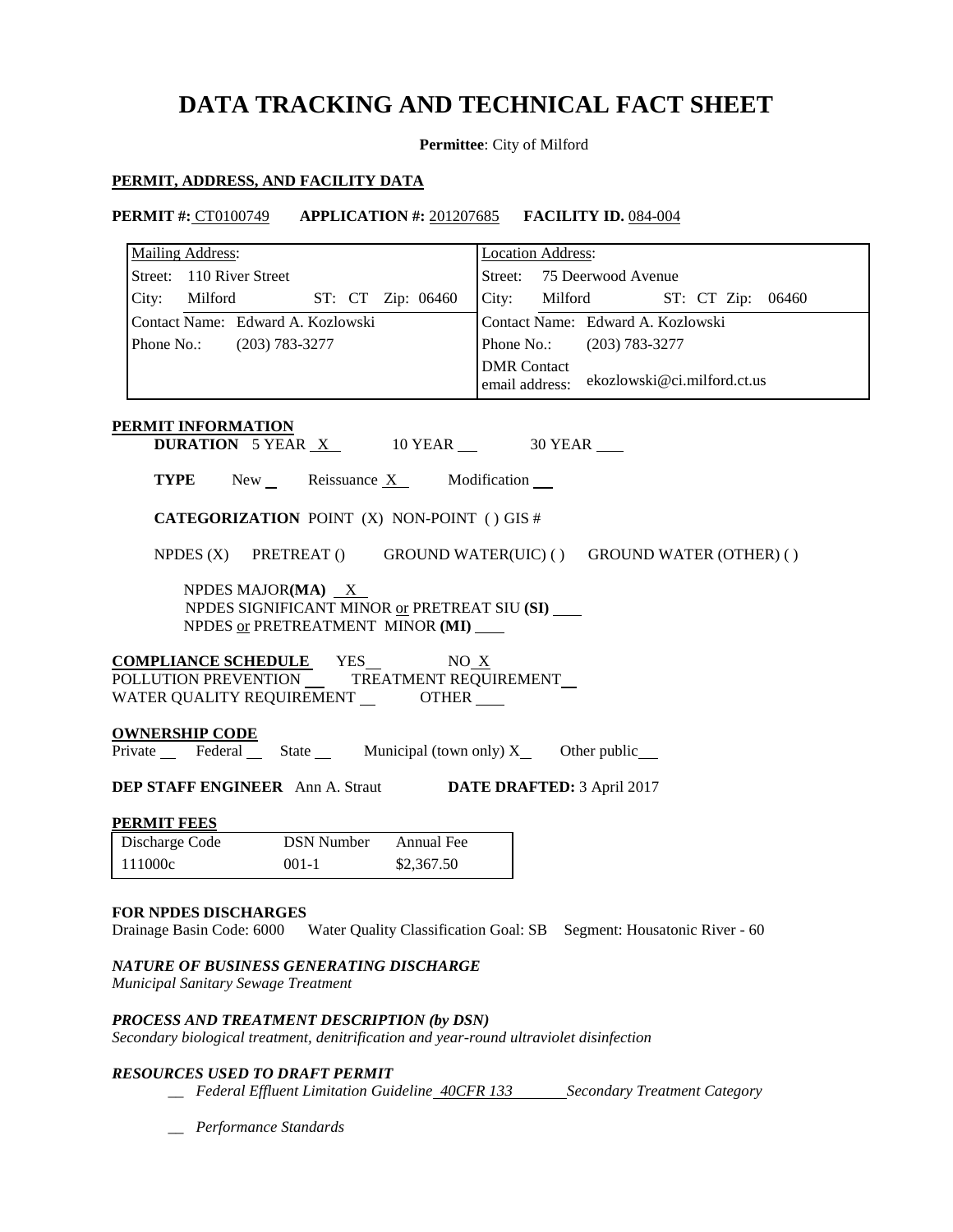- *Federal Development Document*
	- *name of category*
- *X Department File Information*
- *X Connecticut Water Quality Standards*
- *X Anti-degradation Policy*
- *X Coastal Management Consistency Review Form*
- *Other - Explain*

#### *BASIS FOR LIMITATIONS, STANDARDS OR CONDITIONS*

- *X Secondary Treatment (Section 22a-430-4(r) of the Regulations of Connecticut State Agencies)*
- *Case-by-Case Determination (See Other Comments)*
- *In order to meet in-stream water quality (See General Comments)*
- *Anti-degradation policy*

#### *GENERAL COMMENTS*

 *Deerwood Avenue, Milford. The facility is designed to treat and discharge up to 2.25 million gallons a day of effluent into Housatonic River. The facility currently uses secondary treatment with denitrification and UV The City of Milford ("Permittee") operates a municipal water pollution control facility ("the facility") located at 75 disinfection to treat effluent before being discharged. Pursuant to Conn. Gen. Stat. § 22a-430, the Department of Energy and Environmental Protection has issued the City of Milford a permit for the discharge from this facility. The City of Milford has submitted an application to renew its permit. The Department has made a tentative determination to approve the City of Milford's application and has prepared a draft permit consistent with that determination.*<br>The most significant changes from the current permit are the inclusion of revised bacteria monitoring requirements

 *Standards and iron monitoring to be consistent with EPA's National Recommended Water Quality Criteria. (i.e. fecal coliform and enterococci), aluminum monitoring to be consistent with the most recent CT Water Quality* 

#### *SPECIFIC REQUIREMENTS OR REVISIONS*

**Evaluation and Implementation Review provisions of such Standards.** *The Department reviewed the application for consistency with Connecticut's Water Quality Standards and determined that with the limits in the draft permit, including those discussed below, that the draft permit is consistent with maintenance and protection of water quality in accordance with the Tier I Anti-degradation* 

 *Connecticut Water Quality Standards and criteria, pursuant to 40 CFR 122.44(d). Discharge monitoring data was consumption only) criteria, considering the zone of influence allocated to the facility where appropriate. In addition to this review, the statistical procedures outlined in the EPA Technical Support Document for Water Quality-based at this time. The need for inclusion of water quality based discharge limitations in this permit was evaluated consistent with evaluated for consistency with the available aquatic life criteria (acute and chronic) and human health (fish Toxics Control (EPA/505/2-90-001) were employed to calculate the need for such limits. Comparison of the attached monitoring data and its inherent variability with the calculated water quality based limits indicates a low statistical probability of exceeding such limits. Therefore, no water quality based limits were included in the permit* 

#### *WATER QUALITY LIMIT CALCULATIONS See attached*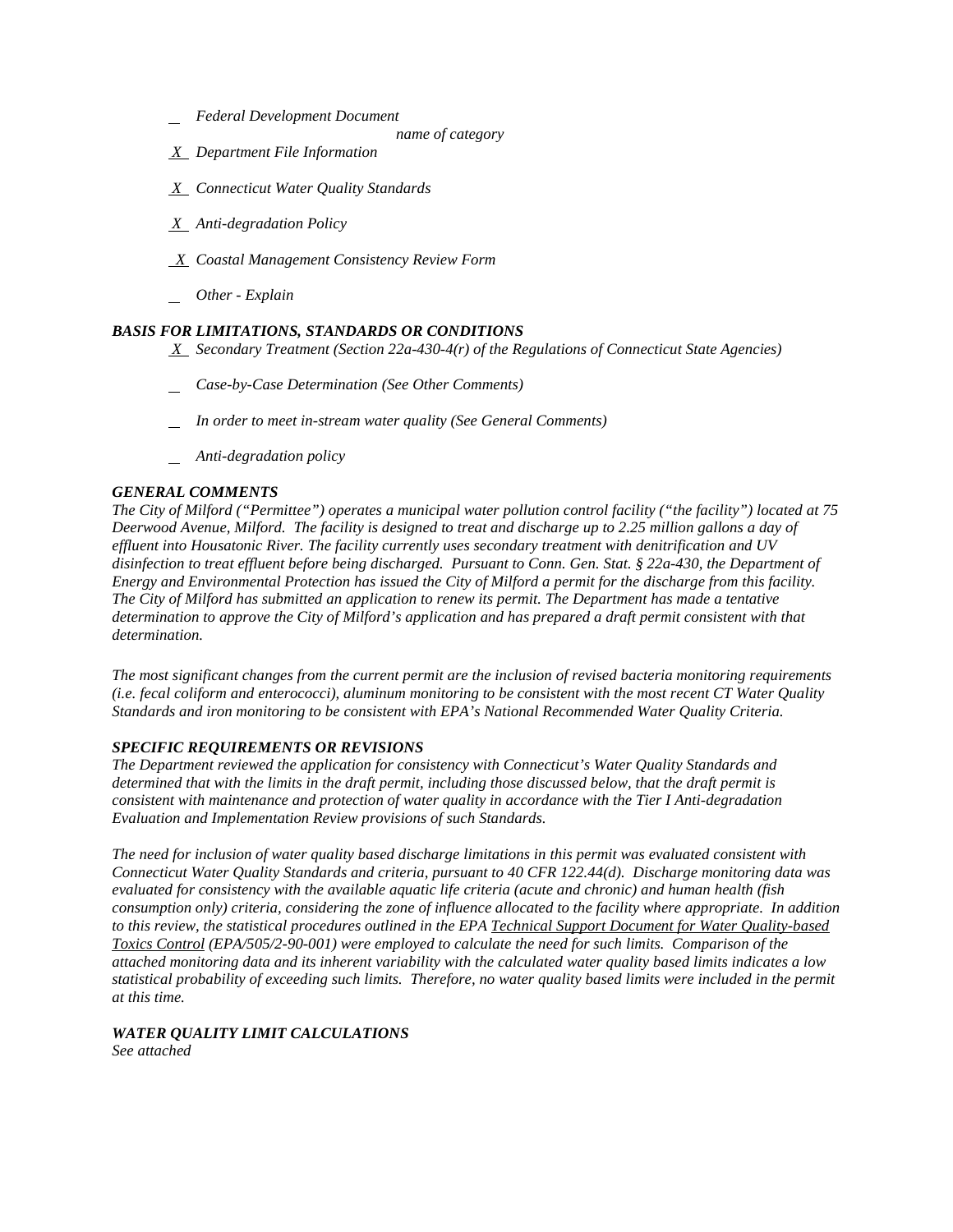

79 Elm Street • Hartford, CT 06106-5127 www.ct.gov/deep Affirmative Action/Equal Opportunity Employer

### **Notice of Tentative Determination to Approve NPDES Permit Renewal Applicant: City of Milford Application No. 201207685 City/Town: Milford**

The Commissioner of the Department of Energy and Environmental Protection ("DEEP") hereby gives notice that a tentative determination has been reached to approve the following application.

Applicant's Name and Address: City of Milford

IOO River Street Milford, CT 06460•

Contact Name and Phone No.: Edward A. Kozlowski (203) 783-3277

Type of Permit and  $\#$ :  $NPDES - CT0100749$ 

Type of Facility: Domestic Wastewater Treatment

Facility Location: Beaverbrook WPCF 75 Deerwood Avenue Milford, CT 06460

Facility design capacity: 2.25 million gallons per day

### COMMISSIONER'S FINDINGS/REGULATORY CONDITIONS

The applicant has previously received a permit from the Department of Energy and Enviromnental Protection ("Department") authorizing the discharge of up to an annual average daily design flow of 2.25 million gallons a day of secondary treated municipal wastewaters to the Housatonic River. The applicant has submitted an application to renew its existing permit. This renewal application is the subject of this notice.

#### THE DRAFT PERMIT

The Department has prepared a draft permit consistent with the tentative determination to approve the City of Milford's renewal application. This draft is available on the public participation section of the Department's website. In accordance with Sections 22a-430-4(1) and 22a-430-4(r) of the Regulations of Connecticut State Agencies (RCSA), the draft permit contains effluent limitations that meet Connecticut's Water Quality Standards for the following: Biochemical Oxygen Demand (5 day), enterococci, fecal coliform, flow, pH, total suspended solids and Ultraviolet light disinfection (dose).